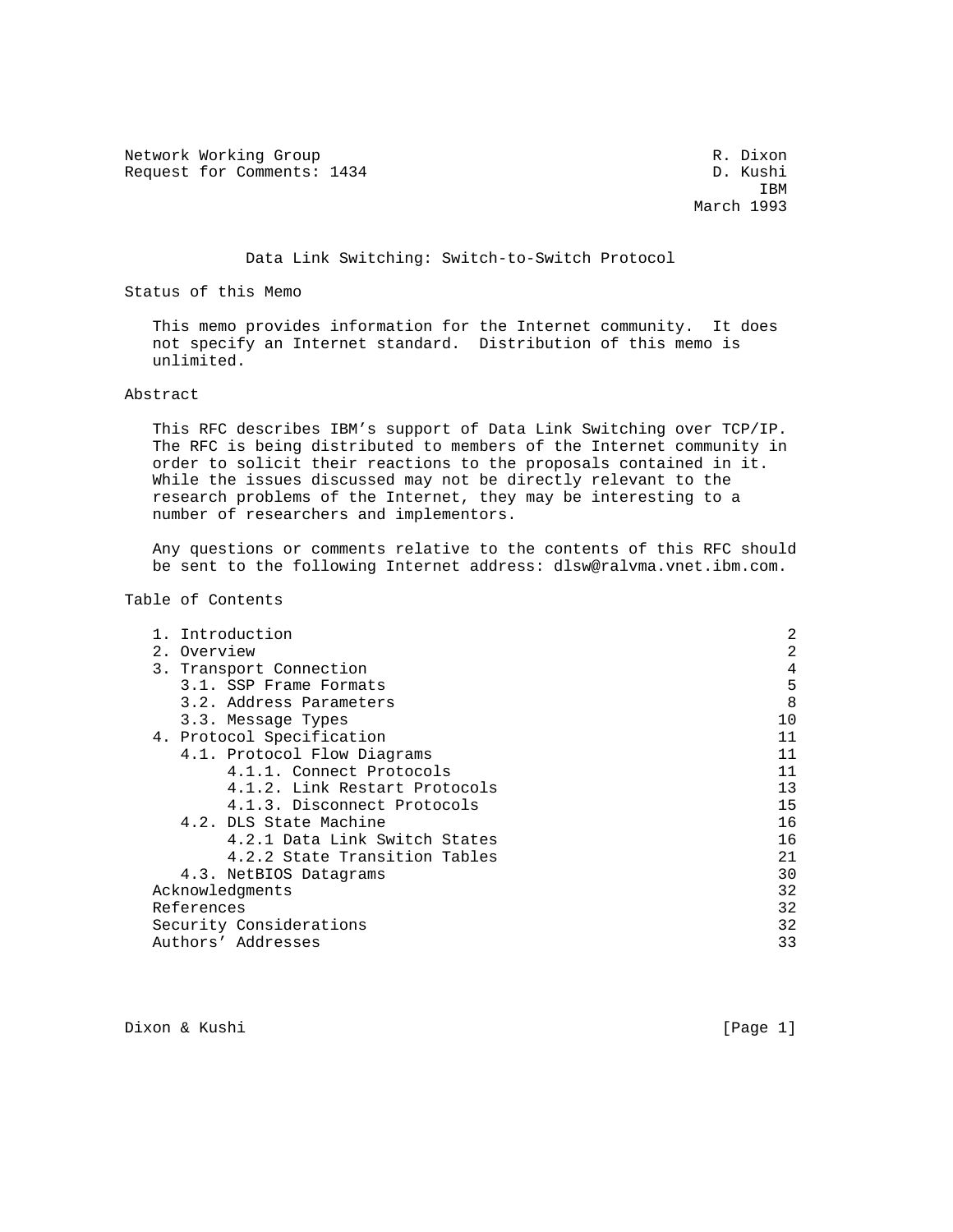#### 1. Introduction

 Data Link Switching (DLS) is a forwarding mechanism for the IBM SNA and IBM NetBIOS protocols. It does not provide full routing, but instead provides switching at the Data Link layer and encapsulation in TCP/IP for transport over the Internet. This memo documents the Switch-to-Switch Protocol (SSP) that is used between IBM 6611 Network Processors.

 Today, the IBM 6611 supports SNA (PU 2 and PU 4) systems and NetBIOS systems attached to token-ring networks, as well as SNA (PU 2) systems attached to SDLC links. For the later case, the SDLC attached systems are provided with a LAN appearance within the IBM 6611. For the LAN attached systems, the IBM 6611 appears as a source-routing bridge. Remote systems that are accessed through the IBM 6611 appear as systems attached to an adjacent ring. This ring is a virtual ring that is manifested within each IBM 6611.

#### 2. Overview

 Data Link Switching was developed to provide support for SNA and NetBIOS in multi-protocol routers. Since SNA and NetBIOS are basically connection oriented protocols, the Data Link Control procedure that they use on the LAN is IEEE 802.2 Logical Link Control (LLC) Type 2. Data Link Switching also accommodates SNA protocols over WAN links via the SDLC protocol.

 IEEE 802.2 LLC Type 2 was designed with the assumption that the network transit delay would be small and predictable (i.e., a local LAN). Therefore the LLC elements of procedure use a fixed timer for detecting lost frames. When bridging is used over wide area lines (especially at lower speeds), the network delay is larger and it can vary greatly based upon congestion. When the delay exceeds the time-out value LLC attempts to retransmit. If the frame is not actually lost, only delayed, it is possible for the LLC Type 2 procedures to become confused. And as a result, the link is eventually taken down.

 Given the use of LLC Type 2 services, Data Link Switching addresses the following bridging problems:

 DLC Time-outs DLC Acknowledgments over the WAN Flow and Congestion Control Broadcast Control of Search Packets Source-Route Bridging Hop Count Limits

NetBIOS also makes extensive use of datagram services that use LLC

Dixon & Kushi [Page 2]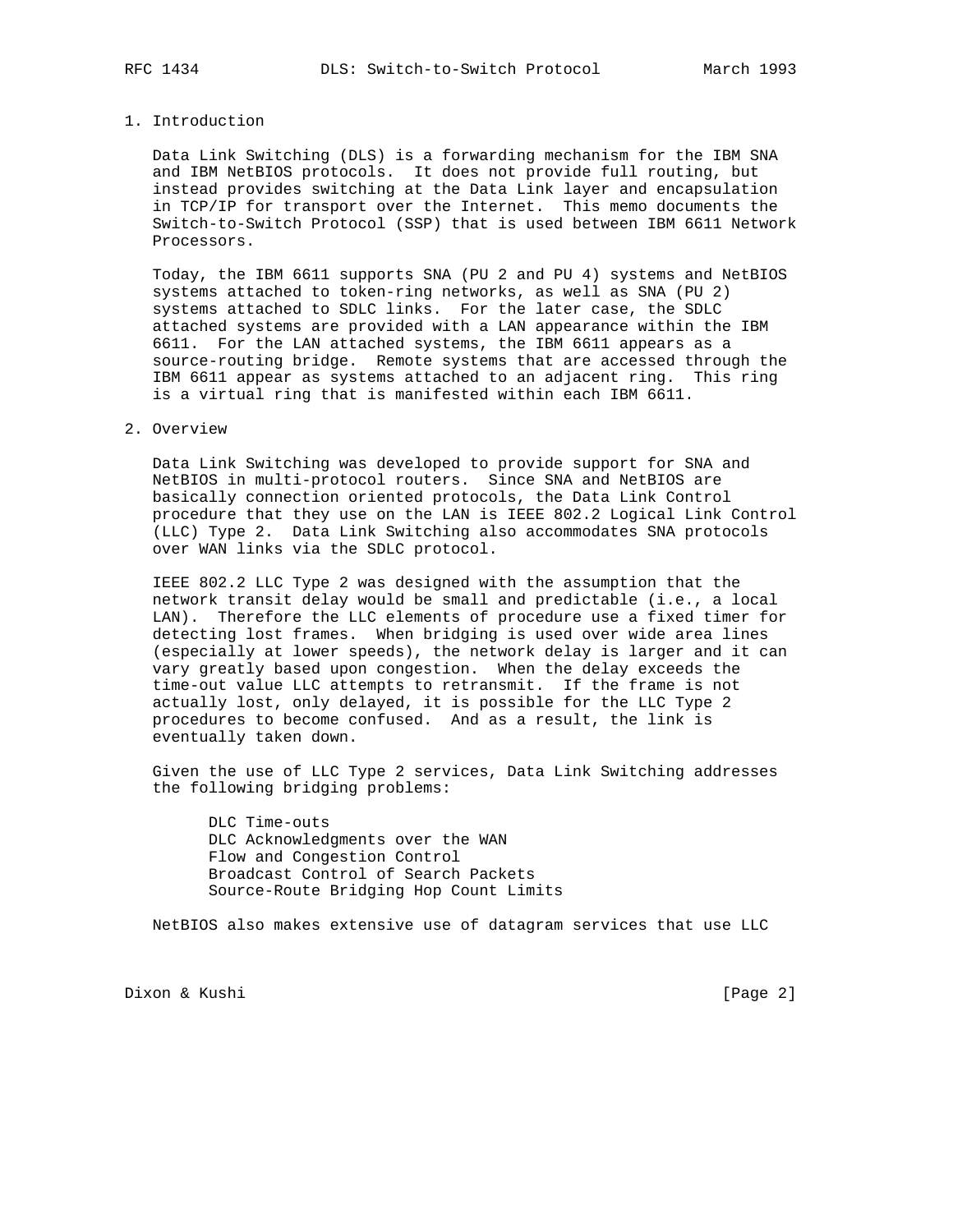Type 1. In this case, Data Link Switching addresses the last two problems in the above list.

 The principal difference between Data Link Switching and bridging is that DLS terminates the Data Link Control whereas bridging does not. The following figure illustrates this difference based upon two end systems operating with LLC Type 2 services.



Figure 1. Data Link Switching Contrasted to Bridging

 In traditional bridging, the Data Link Control is end-to-end. Data Link Switching terminates the LLC Type 2 connection at the switch. This means that the LLC Type 2 connections do not cross the wide area network. The DLS multiplexes LLC connections onto a TCP connection to another DLS. Therefore, the LLC connections at each end are totally independent of each other. It is the responsibility of the Data Link Switch to deliver frames that it has received from a LLC connection to the other end. TCP is used between the Data Link Switches to guarantee delivery of frames.

 As a result of this design, LLC time-outs are limited to the local LAN (i.e., they do not traverse the wide area). Also, the LLC Type 2 acknowledgments (RR's) do not traverse the WAN, thereby reducing traffic across the wide area links. For SDLC links, polling and poll response occurs locally, not over the WAN. Broadcast of search frames is controlled by the Data Link Switches once the location of a target system is discovered. Finally, the switches can now apply

Dixon & Kushi [Page 3]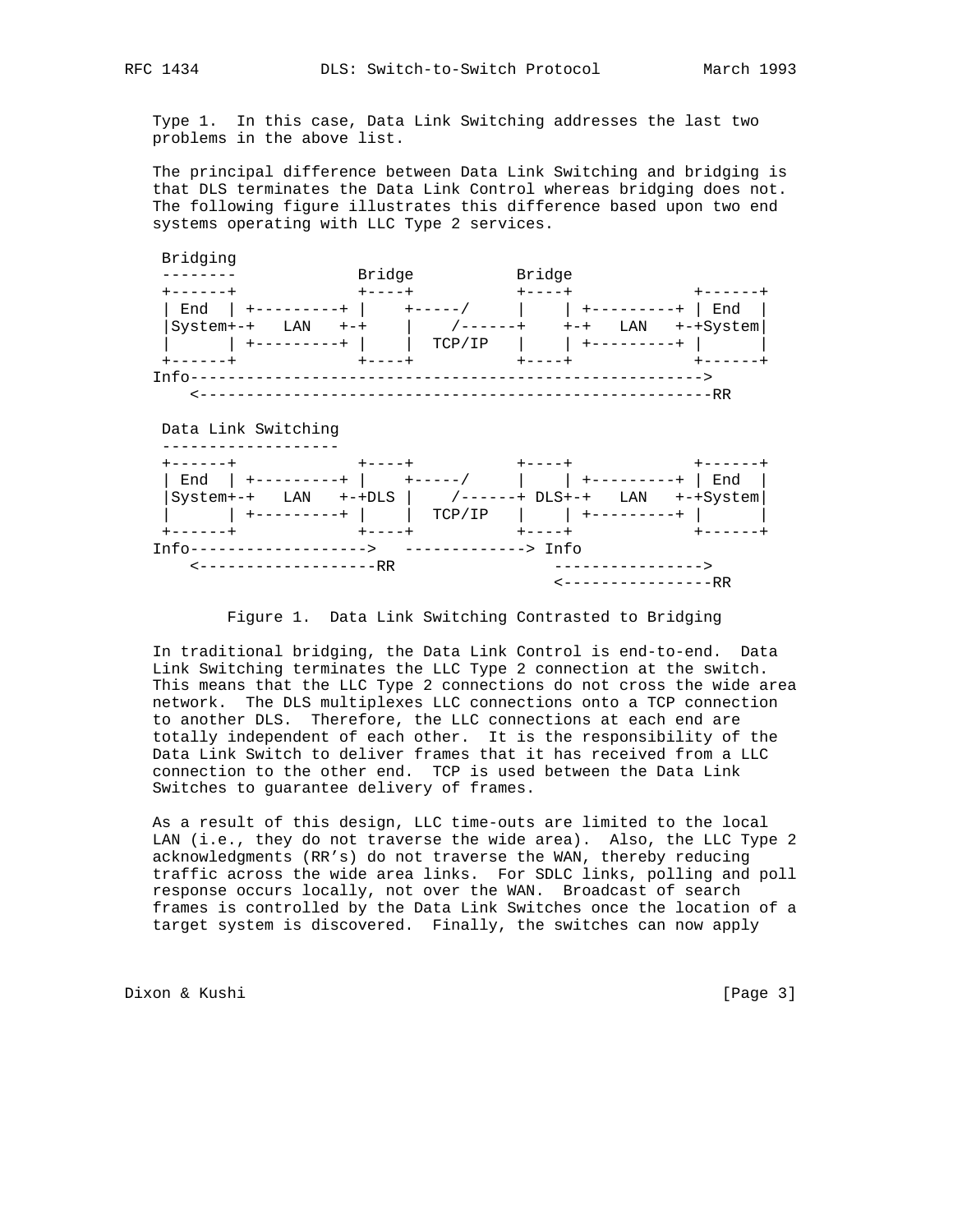back pressure to the end systems to provide flow and congestion control.

 Data Link Switching uses LAN addressing to set up connections between SNA systems. SDLC attached devices are defined with MAC addresses to enable them to communicate with LAN attached devices. For NetBIOS systems, Data Link Switching uses the NetBIOS name to forward datagrams and to set up connections for NetBIOS sessions. For circuit establishment, SNA systems send TEST (or in some cases, XID) frames to the null (x'00') SAP. NetBIOS systems have an address resolution procedure, based upon the Name Query and Name Recognized frames, that is used to establish an end-to-end circuit.

 Since Data Link Switching may be implemented in multi-protocol routers, there may be situations where both bridging and switching are enabled. SNA frames can be identified by their link SAP. Typical SAP values for SNA are x'04', x'08', and x'0C'. NetBIOS always uses a link SAP value of x'F0'.

#### 3. Transport Connection

 Data Link Switches can be in used in pairs or by themselves. A Single DLS internally switches one data link to another without using TCP ( $DLC(1)$  to  $DLC(2)$  in the figure below). A paired DLS multiplexes data links over a reliable transport using a Switch-to-Switch Protocol (SSP). This RFC will document the frame formats and protocols for this multiplexing between Data Link Switches. The initial implementation of SSP uses TCP as the reliable transport between Data Link Switches. However, other transport connections such as OSI TP4 could be used.



Figure 2. DLS System Diagram

Dixon & Kushi [Page 4]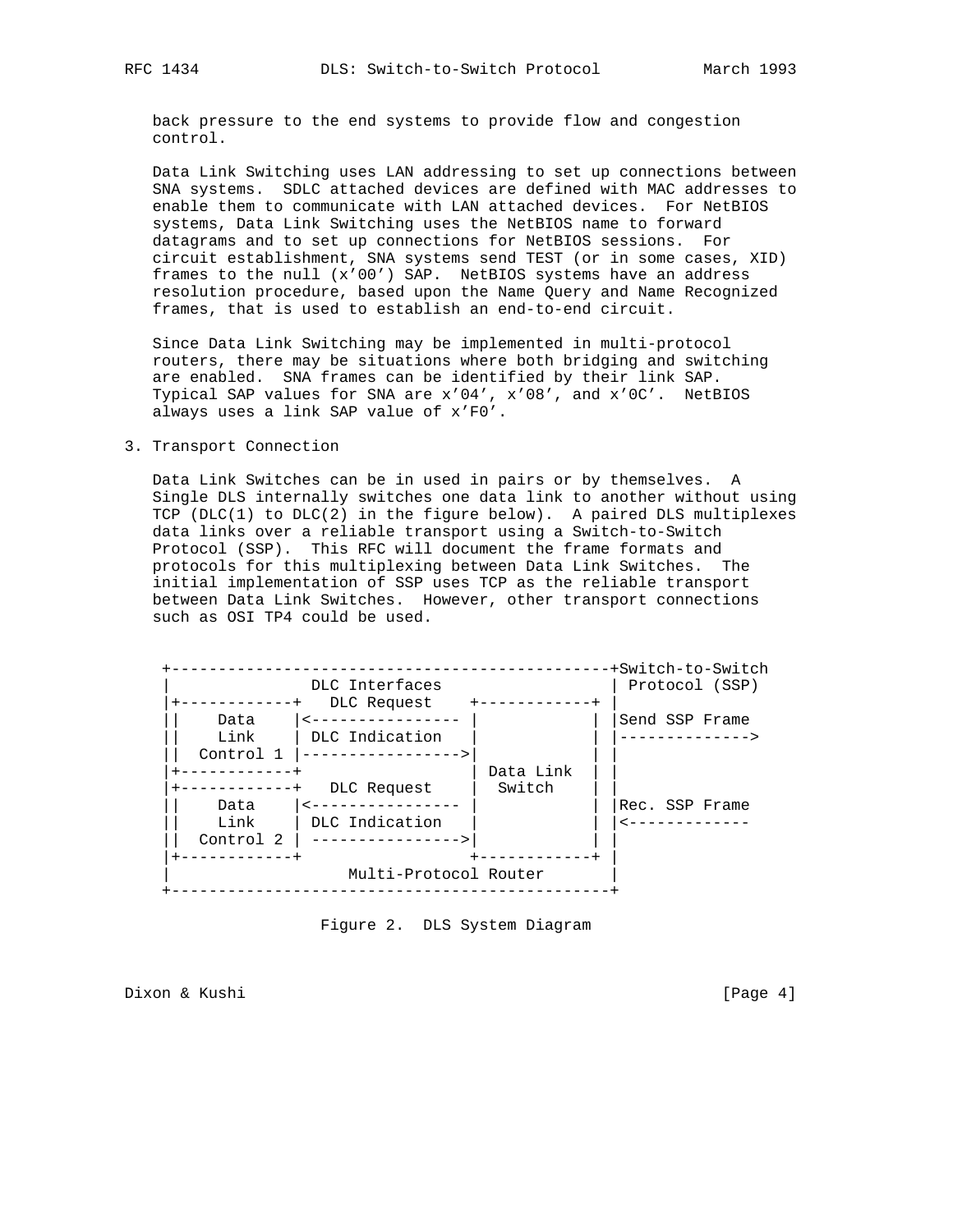Before Data Link Switching can occur between two routers, they must establish a TCP connection between them. Each DLS will maintain a list of DLS capable routers and their status (active/inactive). Once this connection is established, the DLS will employ SSP to establish end-to-end circuits over the transport connection. Within the transport connection is a specific set of DLS message units. The message formats and types for these PDUs are documented in the following sections.

 The default parameters associated with the TCP connections between Data Link Switches are as follows:

| Socket Family          | AF INET     | (Internet protocols) |
|------------------------|-------------|----------------------|
| Socket Type            | SOCK STREAM | (stream socket)      |
| Read Port Number 2065  |             |                      |
| Write Port Number 2067 |             |                      |

 Two or more Data Link Switches may be attached to the same LAN, consisting of a number of token-ring segments interconnected by source-routing bridges. In this case, a TCP connection is not defined between bridges attached to the same LAN. This will allow using systems to select one of the possible Data Link Switches in a similar manner to the selection of a bridge path through a source routed bridged network. The virtual ring segment in each Data Link Switch attached to a common LAN must be configured with the same ring number. This will prevent LAN frames sent by one Data Link Switch from being propagated through the other Data Link Switches.

3.1. SSP Frame Formats

 The following diagrams show the two message headers for traffic between Data Link Switches. The control message header is used for all messages except information messages. The information message header is 16 bytes long, and the control message header is 72 bytes long. The first sixteen bytes of the control message header are identical to the information message header.

Dixon & Kushi [Page 5]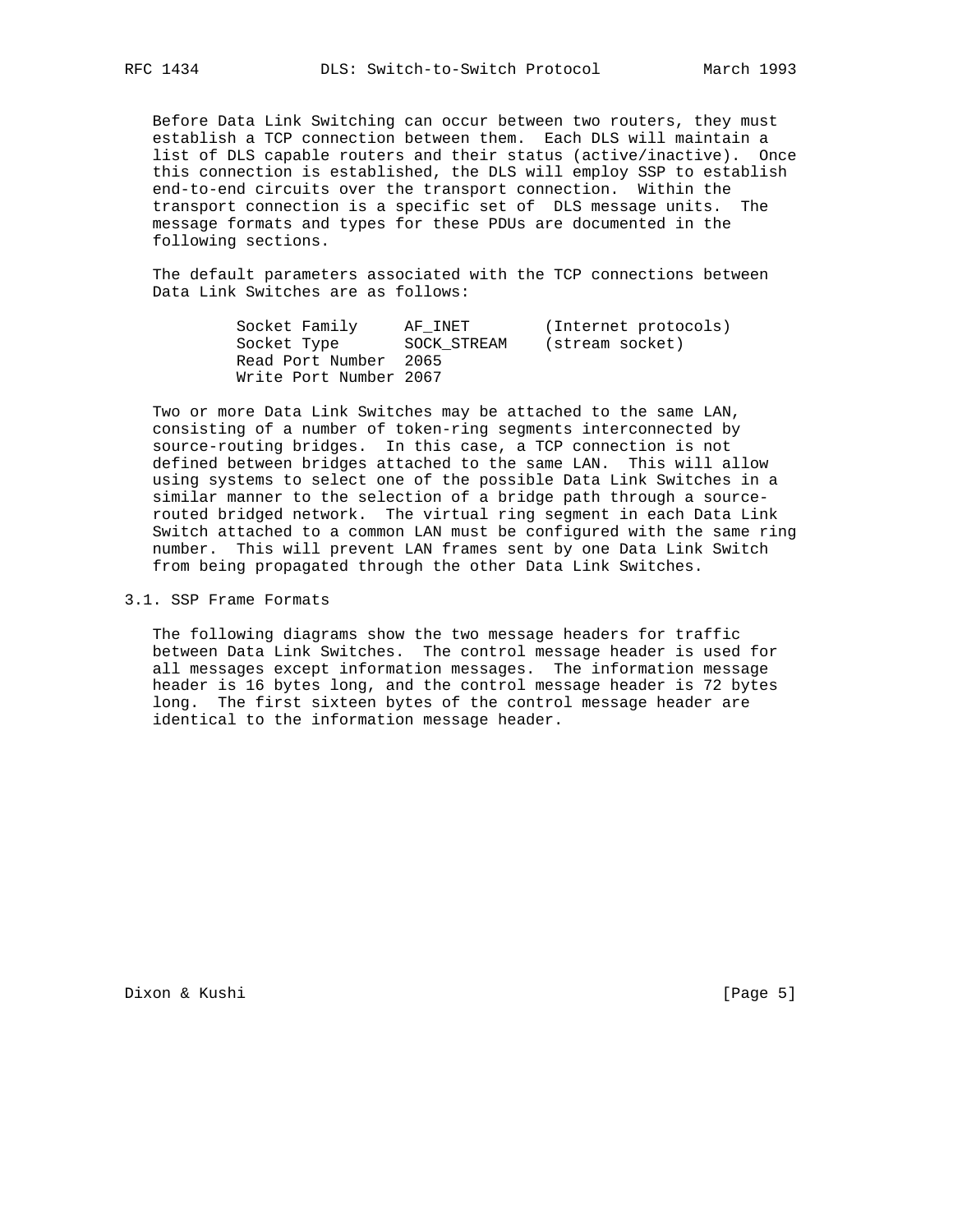CONTROL MESSAGES (72 Bytes)

| Version Number                                      | Reserved Field<br>$- - - - >$     |
|-----------------------------------------------------|-----------------------------------|
| Message Length<br>Remote Data Link Correlator ----> |                                   |
|                                                     |                                   |
| Remote DLC Port ID                                  | $- - - - >$                       |
|                                                     |                                   |
| Reserved Field                                      | $- - - - >$                       |
| Message Type                                        | Reserved Field                    |
| Protocol ID                                         | Header Number                     |
| Header Length                                       | $--- - >$                         |
| Reserved Field                                      | $---2$                            |
| Reserved Field                                      | Messaqe Type                      |
| Target MAC Address                                  | $--->$                            |
|                                                     |                                   |
|                                                     |                                   |
| Origin MAC Address                                  | $---->$                           |
|                                                     |                                   |
|                                                     |                                   |
| Origin Link SAP<br>Frame Direction                  | Target Link SAP<br>Reserved Field |
|                                                     |                                   |
| Message Length                                      | $--- $                            |
| DLC Header Length                                   | $---2$                            |
| Origin DLC Port ID                                  | $--- 5$                           |
|                                                     |                                   |
| Origin Data Link Correlator ---->                   |                                   |
| Origin Transport ID ---->                           |                                   |
|                                                     |                                   |
| Target DLC Port ID ---->                            |                                   |
|                                                     |                                   |
| Target Data Link Correlator ---->                   |                                   |
|                                                     |                                   |
| Target Transport ID<br>$---->$                      |                                   |
|                                                     |                                   |
| Reserved Field                                      | $- - - - >$                       |
|                                                     |                                   |
| -------------------                                 |                                   |
| (Even Byte)                                         | (Odd Byte)                        |

Dixon & Kushi [Page 6]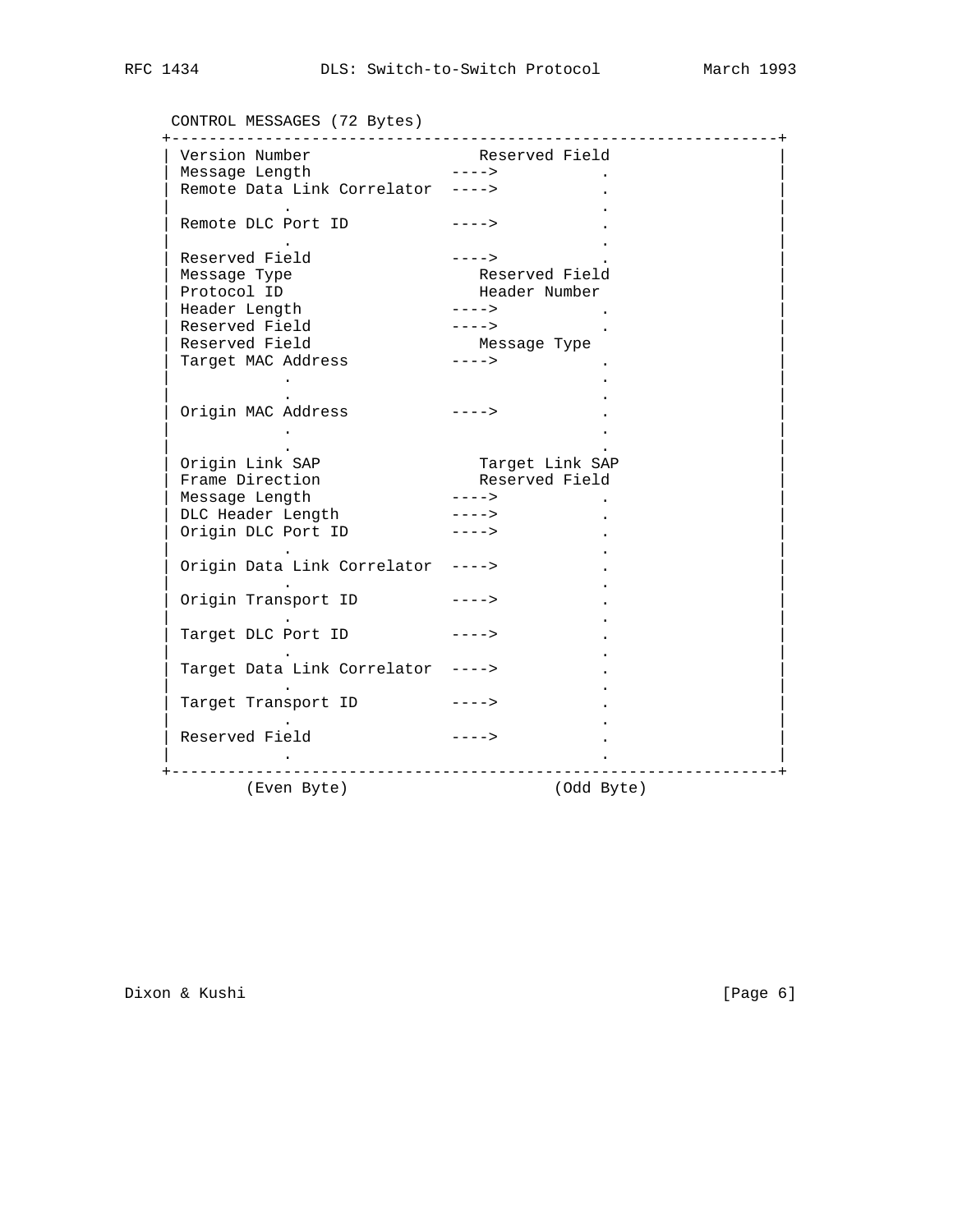INFORMATION MESSAGE (16 Bytes)

|         | Reserved Field |
|---------|----------------|
|         |                |
| $--- 5$ |                |
|         |                |
| --- -   |                |
|         |                |
|         |                |
|         | Reserved Field |
|         | (Odd Byte)     |
|         |                |

The Version Number is set to x'4B', indicating a numeric value of 75.

 The Header Length is x'00 48', indicating a numeric value of 72 bytes.

The Header Number is x'01', indicating a value of one.

 The Frame Direction field is set to x'01' for frames sent from the origin DLS to the target DLS, and is set to x'02' for frames sent from the target DLS to the origin DLS.

 Note: The Remote Data Link Correlator and Remote DLC Port ID are set equal to the Target Data Link Correlator and Target DLC Port ID if the Frame Direction field is set to x'01', and are set equal to the Origin Data Link Correlator and Origin DLC Port ID if the Direction Field is set to x'02'.

 The Protocol ID field is set to x'42', indicating a numeric value of 66.

 The Message Length field defines the number of bytes within the data field following the header. Note that this value is specified in two different fields of the message header.

 The DLC Header Length is set to zero for SNA and is set to x'23' for NetBIOS datagrams, indicating a length of 35 bytes. This includes the Access Control (AC) field, the Frame Control (FC) field, Destination MAC Address (DA), the Source MAC Address (SA), the Routing Information (RI) field (padded to 18 bytes), the Destination link SAP (DSAP), the Source link SAP (SSAP), and the LLC control field (UI).

 The values for the Message Type field are defined in a later section. Note that this value is specified in two different fields of the message header.

Dixon & Kushi [Page 7]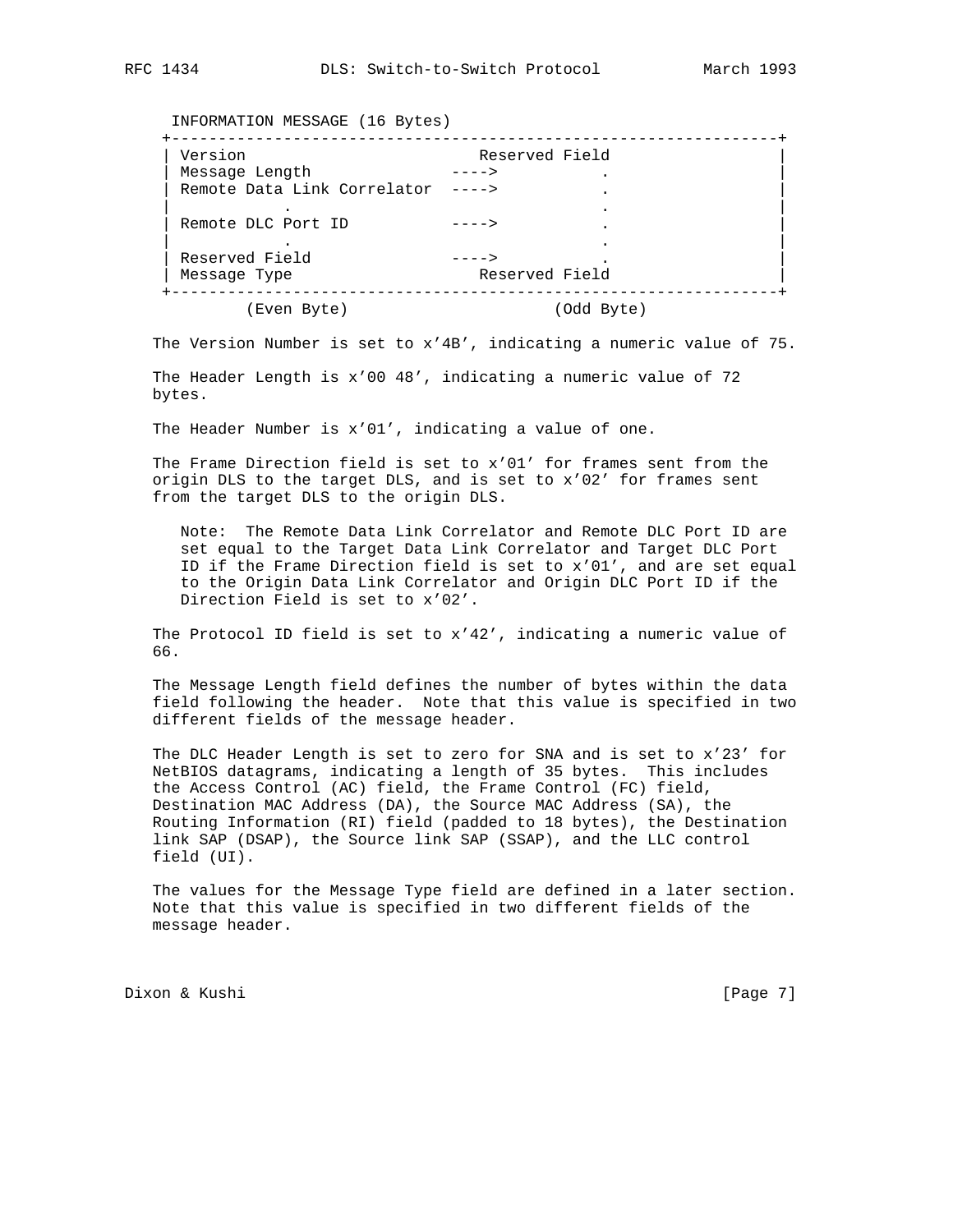Reserved fields are set to zero upon transmission and should be ignored upon receipt.

3.2. Address Parameters

 A data link is defined as a logical association between the two end stations using Data Link Switching. It is identified by a Data Link ID (14 bytes) consisting of the pair of attachment addresses associated with each end system. Each attachment address is represented by the concatenation of the MAC address (6 bytes) and the LLC address (1 byte).

| DATA LINK ID (14 Bytes) |                 |
|-------------------------|-----------------|
| Target MAC Address      |                 |
|                         |                 |
| Origin MAC Address      |                 |
|                         |                 |
| Origin Link SAP         | Target Link SAP |

 An end-to-end circuit is identified by a pair of Circuit ID's. A Circuit ID is a 64 bit number that identifies the DLC circuit within a single DLS. It consists of a DLC Port ID (4 bytes), and a Data Link Correlator (4 bytes). This value is unique in a single DLS and is assigned locally. The pair of Circuit ID's along with the identifiers of the Data Link Switches, uniquely identify a single end-to-end circuit. Each DLS must keep a table of these Circuit ID pairs, one for the local end of the circuit and the other for the remote end of the circuit. In order to identify which Data Link Switch originated the establishment of a circuit, the terms, origin DLS and target DLS, will be employed in this document.

 CIRCUIT ID (8 Bytes) +-----------------------------------------------------------------+ |DLC Port ID ----> . | . . | |Data Link Correlator ----> . | | . . | +-----------------------------------------------------------------+

 The Origin Transport ID and the Target Transport ID fields in the message header are used to identify the individual TCP/IP port on a Data Link Switch. The values have only local significance. However, each Data Link Switch is required to reflect the values contained in these two fields, along with the associated values for DLC Port ID

Dixon & Kushi [Page 8]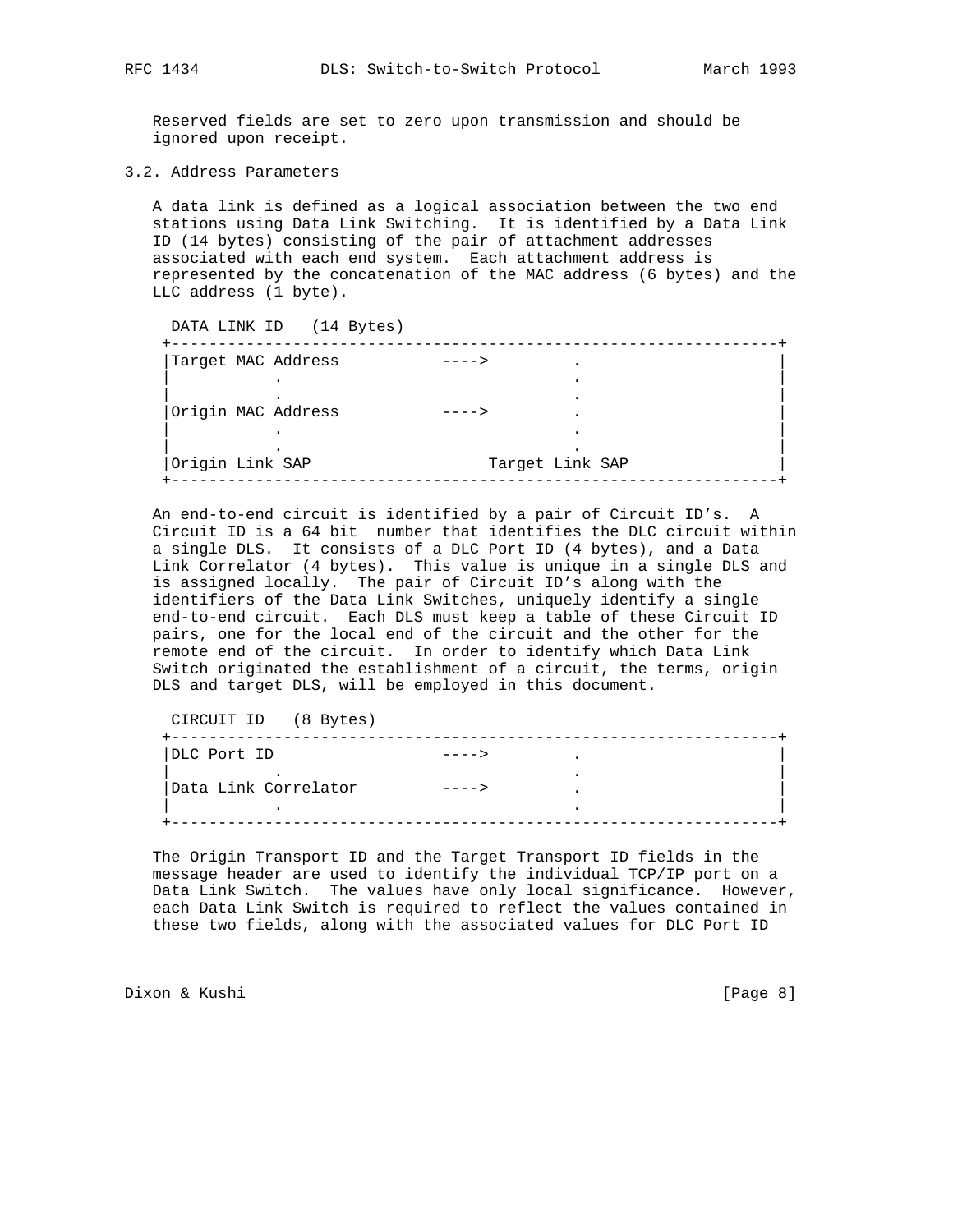and the Data Link Correlator, when returning a message to the other Data Link Switch.

 The following figure shows the use of the addressing parameters during the establishment of an end-to-end connection. The CANUREACH, ICANREACH, and REACH\_ACK messages all carry the Data Link ID, consisting of the MAC and Link SAP addresses associated with the two end stations. Upon receipt of a CANUREACH message, the target DLS starts a data link for each port, thereby obtaining a Data Link Correlator. If the target station can be reached, an ICANREACH message is returned to the origin DLS containing the Target Circuit ID parameter. Upon receipt, the origin DLS starts a data link and returns the Origin Circuit ID to the target DLS within the REACH\_ACK message. If the REACH\_ACK message is not successfully received, the target Data Link Switch can obtain the Origin Circuit ID from a subsequent message (i.e., CONTACT, XIDFRAME, or DGRMFRAME).

 +------------+ +------------+ |Disconnected| |Disconnected| +------------+ CANUREACH (Data Link ID) +------------+ -------------------------------------------------> ICANREACH (Data Link ID, Target Circuit ID) <------------------------------------------------ REACH\_ACK (Data Link ID, Origin Cir ID, Target Cir ID) -------------------------------------------------> +------------+ +------------+ |Circuit Est.| |Circuit Est.| +------------+ +------------+ XIDFRAME (Data Link ID, Origin Cir ID, Target Cir ID) <------------------------------------------------> CONTACT (Data Link ID, Origin Cir ID, Target Cir ID) -------------------------------------------------> CONTACTED (Data Link ID, Origin Cir ID, Target Cir ID) <------------------------------------------------- +------------+ +------------+ | Connected | | Connected | +------------+ +------------+ INFOFRAME (Remote Circuit ID = Target Circuit ID) -------------------------------------------------> INFOFRAME (Remote Circuit ID = Origin Circuit ID) <-------------------------------------------------

Figure 3. DLS Circuits and Connections

 During the exchange of the XIDFRAME, CONTACT, and CONTACTED messages, the pair of Circuit ID parameters is included in the message format along with the DATA LINK ID parameter. Once the connection has been established, the INFOFRAME messages are exchanged with the shorter

Dixon & Kushi [Page 9]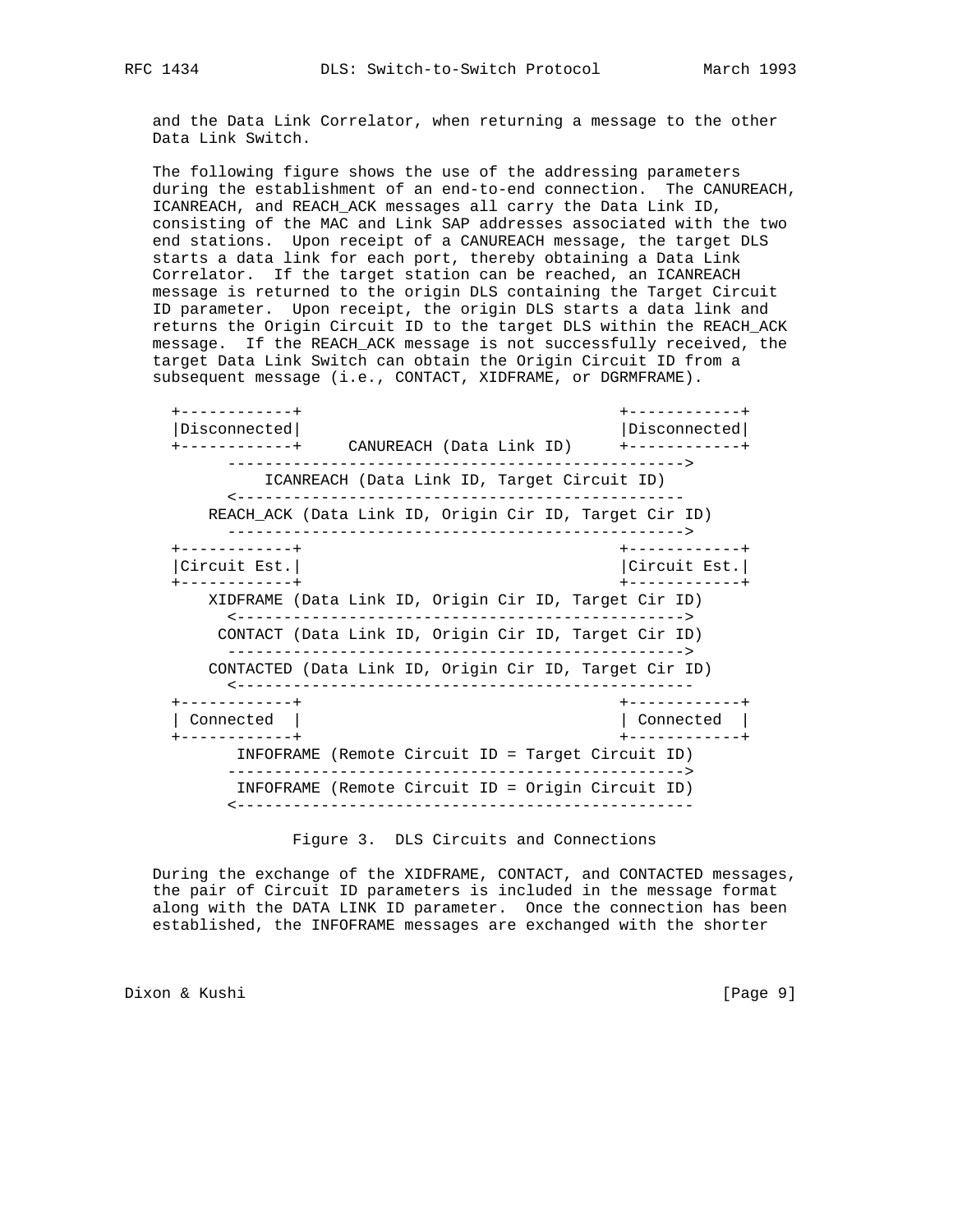header. This header contains only the Circuit ID associated with the remote DLS. The Remote Data Link Correlator and the Remote DLC Port ID are set equal to the Data Link Correlator and the DLC Port ID that are associated with the origin or target Data Link Switch, dependent upon the direction of the packet.

#### 3.3. Message Types

 The following table lists the protocol data units that are exchanged between Data Link Switches. All values not listed are reserved for potential use in follow-on releases.

| Command      | Function                  | Hex Value   |
|--------------|---------------------------|-------------|
|              |                           |             |
| CANUREACH    | Can U Reach Station       | $x'$ 03'    |
| ICANREACH    | I Can Reach Station       | $x'$ 04'    |
| REACH ACK    | Reach Acknowledgment      | x'05'       |
| DGRMFRAME    | Datagram Frame (See note) | x'06'       |
| XIDFRAME     | XID Frame                 | $x'$ 07'    |
| CONTACT      | Contact Remote Station    | x'08'       |
| CONTACTED    | Remote Station Contacted  | x'09'       |
| RESTART DL   | Restart Data Link         | x'10'       |
| DL RESTARTED | Data Link Restarted       | x'11'       |
| INFOFRAME    | Information (I) Frame     | x'0A'       |
| HALT DL      | Halt Data Link            | $x'$ 0 E'   |
| DL HALTED    | Data Link Halted          | x'0F'       |
| NETBIOS NO   | NetBIOS Name Ouery        | x'12'       |
| NETBIOS NR   | NetBIOS Name Recognized   | $x'$ 13'    |
| DATAFRAME    | Data Frame (See note)     | x'14'       |
| NETBIOS ANQ  | NetBIOS Add Name Query    | $x'$ 1A $'$ |
| NETBIOS ANR  | NetBIOS Add Name Response | $x'$ 1B'    |

#### Table 1. SSP Message Types

 Note: Both the DGRMFRAME and DATAFRAME messages are used to carry information received by the DLC entity within UI frames. As will be explained below, the DGRMFRAME message is addressed according to a pair of Circuit IDs, while the DATAFRAME message is addressed according to a Data Link ID, being composed of a pair of MAC addresses and a pair of link SAP addresses. The latter is employed prior to the establishment of an end-to-end circuit when Circuit IDs have yet to be established.

 For the exchange of NetBIOS control messages, the entire DLC header is carried as part of the message unit. This includes the MAC header, with the routing information field padded to 18 bytes, and the LLC header. The following message types are affected: NETBIOS\_NQ, NETBIOS\_NR, NETBIOS\_ANQ, NETBIOS\_ANR, and DATAFRAME when

Dixon & Kushi [Page 10]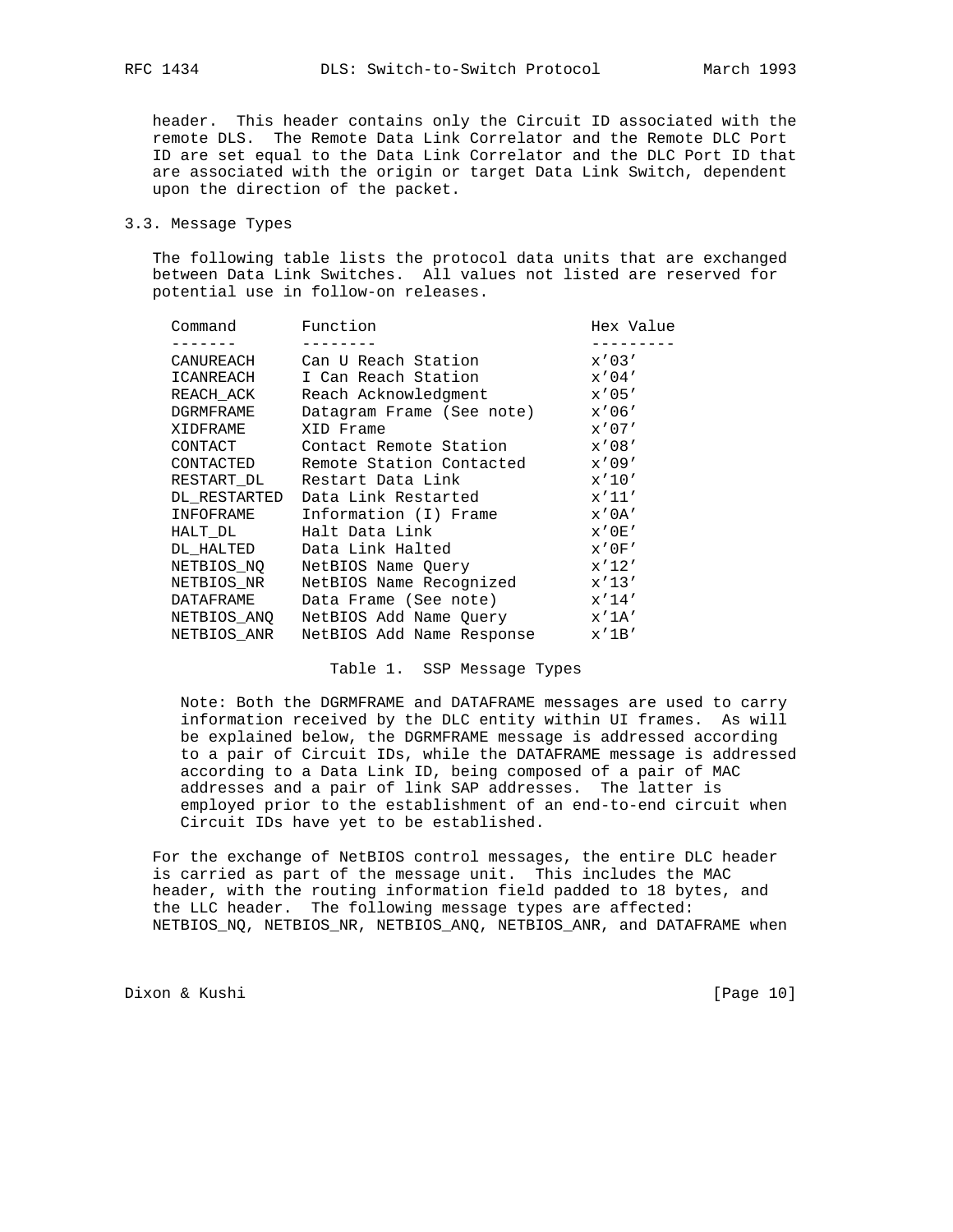being used by NetBIOS systems. The routing information in the DLC header is not used by the remote Data Link Switch upon receiving the above five messages.

4. Protocol Specification

 This section provides a description of the Switch-to-Switch Protocols. Included is a set of high-level protocol flows and a detail set of state transition tables. The states and the protocols are described in terms that are intended to be generic to different platforms. Emphasis of the technical details is to ensure operability of the IBM 6611 with another vendor's implementation. Notes are inserted at points where the IBM 6611 performs local actions that are specific to the AIX platform upon which it operates.

4.1. Protocol Flow Diagrams

 The switch-to-switch protocols are used to setup and take down circuits between a pair of Data Link Switches. Once a circuit is established, the end stations on the local networks can employ LLC Type 1 (connectionless) protocols. In addition, the end systems can establish an end-to-end connection for support of LLC Type 2 (connection oriented) protocols.

 The term, Data Link, is used in this document to refer to both a "logical data link" when supporting Type 1 LLC services, and a "data link connection" when supporting Type 2 LLC services. In both cases, the Data Link in defined by the concatenation of the destination MAC address (DA), the source MAC address (SA), the destination link SAP (DSAP) and source link SAP (SSAP).

4.1.1. Connect Protocols

 The following figure depicts the protocol flows that are used for the establishment of a circuit between a pair of Data Link Switches, followed by the establishment of a connection between the pair of end systems. The figure is drawn assuming that the two end systems are SNA (the protocol flow for NetBIOS systems is described in a later paragraph).

Dixon & Kushi [Page 11]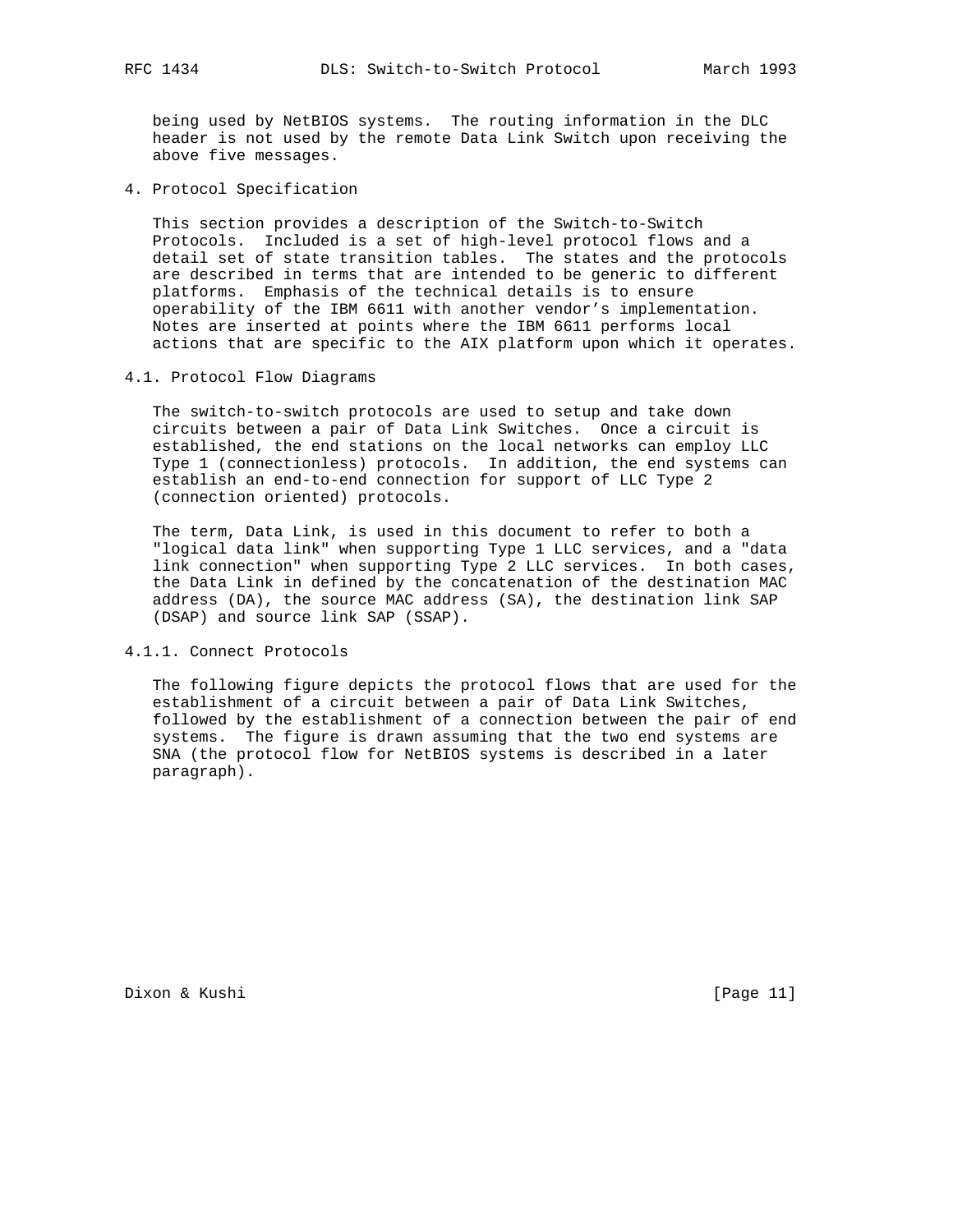Data Link Data Link Data Link Data Link Control Switch Switch Control -------------------- -------------------- +------------+ +------------+ |Disconnected| |Disconnected| +------------+ +------------+ Test Command CANUREACH COMPANY COMPANY COMPANY COMPANY CANUREACH ----------> ---------------------------------------> -------> (DSAP=Null) (DSAP=SSAP) Test Response ICANREACH <--------- Test Response <--------------------------------------- <---------- REACH ACK ---------------------------------------> +------------+ +------------+ |Circuit Est.| |Circuit Est.| +------------+ +------------+ SABME CONTACT ----------> ---------------------------------------> SABME UA -------> <---------- RNR UA <---------- CONTACTED <------- <--------------------------------------- +------------+ +------------+ | Connected | | Connected | +------------+ +------------+ RR  $\leftarrow$  - - - - - - - - -

## Figure 4. DLS Connect Message Protocols

 Upon receipt of a Test command from the origin station, the origin DLS will send a CANUREACH (i.e., can you reach) message to the target DLS. If the target DLS is not known to the origin DLS, the CANUREACH message is sent to all remote Data Link Switches defined to the origin DLS. The receipt of the CANUREACH message causes the target DLS to send a Test command searching for the target station. The target station will return a Test response, causing the target DLS to return an ICANREACH (i.e., I can reach) message to the origin DLS. If multiple Data Link Switches can reach the target station, the origin DLS will receive multiple ICANREACH messages. The origin DLS will select the first message and send a REACH\_ACK (i.e., reach acknowledgment) message to the selected Data Link Switch. During this exchange of messages, both Data Link Switches change states from the Disconected state to the Circuit Established state. Once the circuit is established, Type-1 frames, such as XID, may be exchanged between the origin and target stations.

Dixon & Kushi [Page 12]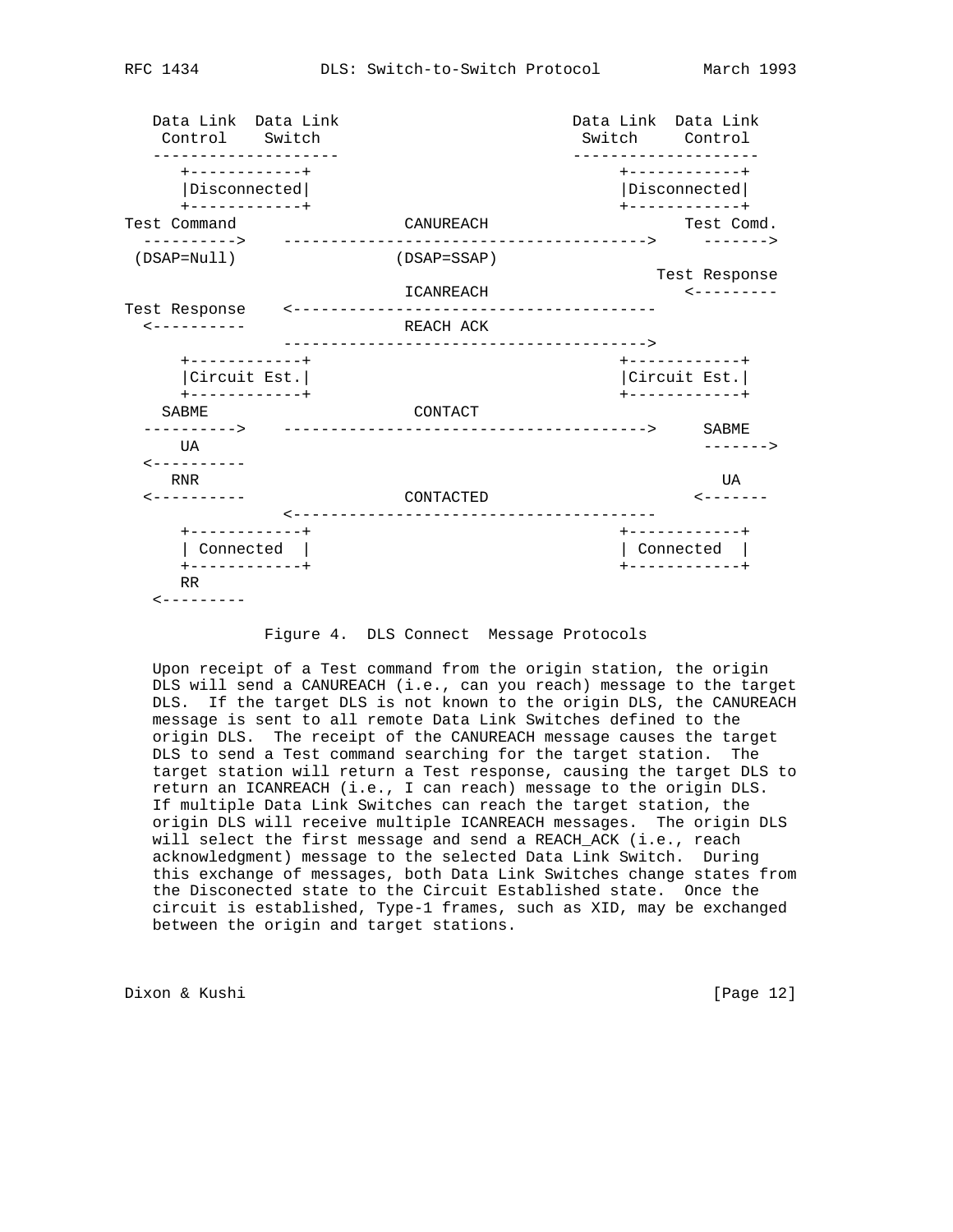To establish a connection, the origin station sends a SABME command. Upon receipt of this command, the origin DLS will send a CONTACT message to the target DLS and return a UA response to the origin station. To inhibit traffic flow until the connection is established to the remote station, a RNR supervisory frame is sent to the origin station. The CONTACT message will cause the target DLS to send a SABME command to the target station, which in return will reply with a UA response. Upon receipt of the UA response, the target DLS will send a CONTACTED message to the origin DLS. The origin DLS will now send an RR supervisory frame to the origin station. During this exchange of messages, both Data Link Switches change states from the Circuit Established state to the Connected state.

 For NetBIOS end systems, the protocol flows are similar but employ different frames and SSP messages. Instead of using a Test command frame to initiate the circuit, a NetBIOS system will use a Name Query frame. Receipt of a Name Query frame will cause the Data Link Switch to issue a NETBIOS\_NQ message instead of the CANUREACH message. In a like fashion, the Test response is replaced with a Name Recognized frame and the ICANREACH message is replaced with a NETBIOS\_NR message. As with the SNA protocol flows, the receipt of a NETBIOS\_NR message causes the origin Data Link Switch to respond with a REACH\_ACK message.

4.1.2. Link Restart Protocols

 The following figure depicts the protocol flows that result from restarting the end-to-end connection. This causes the Data Link Switches to terminate the existing connection and to enter the Circuit Established state awaiting the start of a new connection.

Dixon & Kushi [Page 13]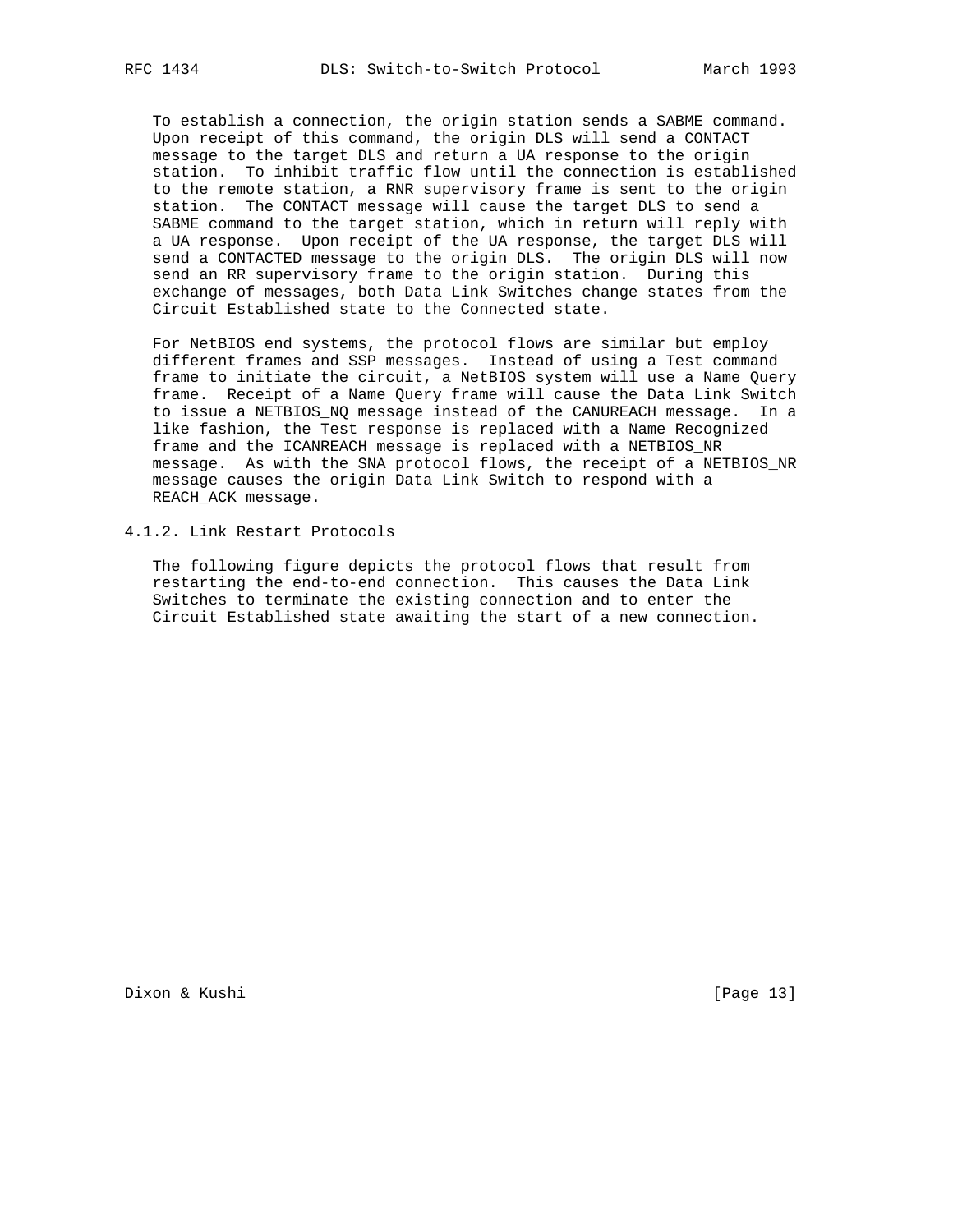|                                            | -------------                                               | Data Link Data Link<br>Control Switch |                                                  |  | Data Link Data Link<br>Switch Control                   |
|--------------------------------------------|-------------------------------------------------------------|---------------------------------------|--------------------------------------------------|--|---------------------------------------------------------|
|                                            | +-----------+<br>Connected<br>$SABME + - - - - - - - - - +$ |                                       |                                                  |  | +----------+<br>Connected<br>+----------+               |
| ----------><br>DM<br>. _ _ _ _ _ _ _ _ _ _ |                                                             |                                       | RESTART DL<br>------------------------------->   |  | DISC<br>$- - - - - >$                                   |
|                                            |                                                             |                                       | DL RESTARTED (Case 1)<br>----------------------- |  | UA                                                      |
|                                            | +-----------+<br>Circuit Est<br>+-----------+               |                                       |                                                  |  | +-----------+<br>Circuit Est<br>$+ - - - - - - - - - +$ |
| SABME<br>$--------$                        |                                                             |                                       | .   OY<br>DL RESTARTED (Case 2)                  |  |                                                         |
| UA                                         |                                                             |                                       | ---------------------------------                |  | +----------+<br>Circuit Est                             |
| <b>RNR</b>                                 |                                                             |                                       | CONTACT<br>------------------------------------- |  |                                                         |

Figure 5. DLS Link Restart Message Protocols

 Upon receipt of a SABME command from the origin station, the origin DLS will send a RESTART\_DL message to the target DLS. A DM response is also returned to the origin station and the data link is restarted.

 Upon receipt of the RESTART\_DL message, the target DLS will issue a DISC command to the target station. The target station is expected to return a UA response. The target DLS will then restart its data link and send an DL\_RESTARTED message back to the origin DLS. During this exchange of messages, both Data Link Switches change states from Connected state to Circuit Established state.

 If the origin station now resends the SABME command, the origin DLS will send a CONTACT message to the target DLS. If the SABME command is received prior to the receipt of the DL\_RESTARTED message (case 2 in the figure), the CONNECT message is delayed until the DL\_RESTARTED message is received. The resulting protocol flows at this point parallel those given above for the connect sequence.

Dixon & Kushi [Page 14]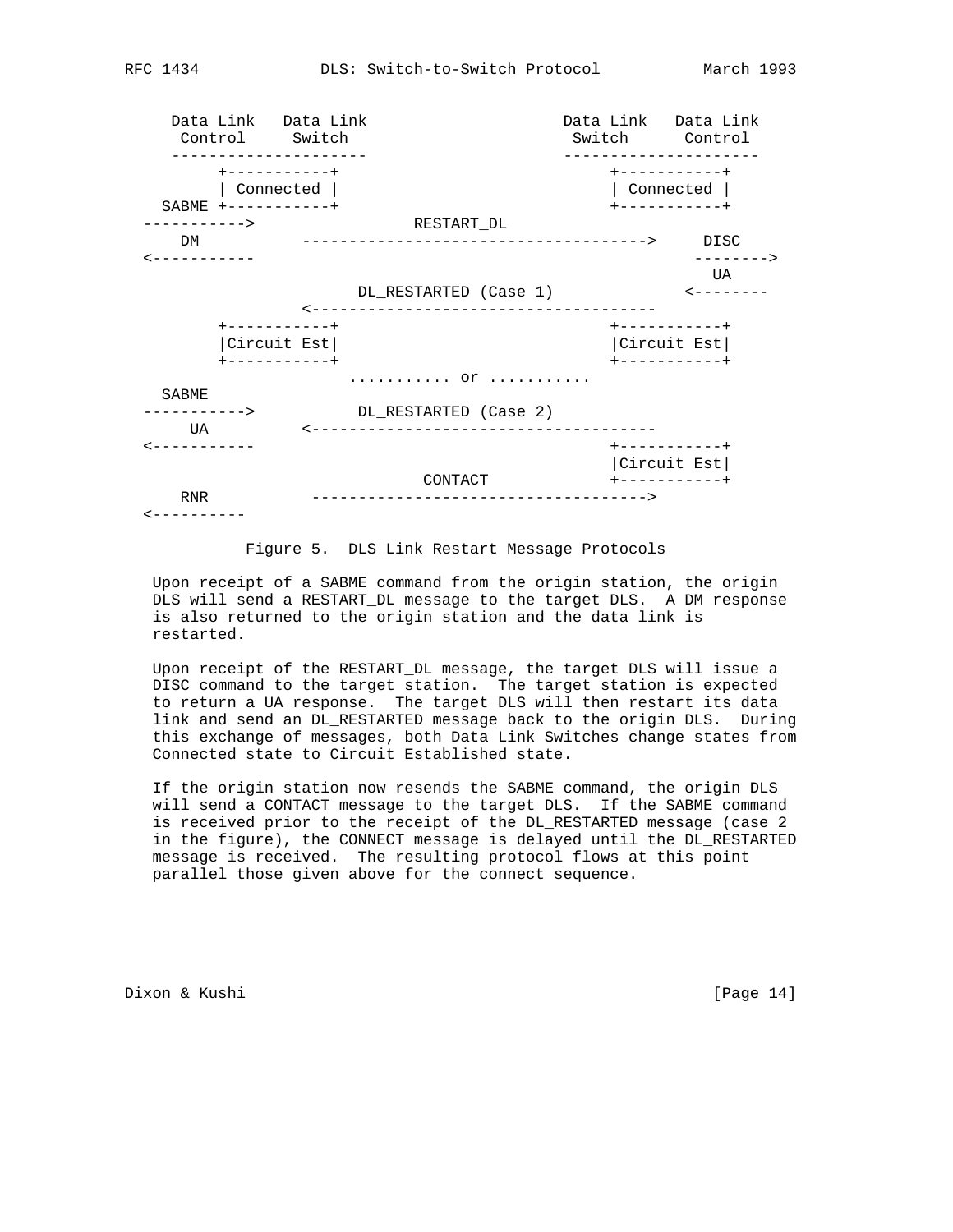## 4.1.3. Disconnect Protocols

 The following figure depicts the protocol flows that result from the end system terminating an existing connection. Not only is the connection terminated, but the circuit between the Data Link Switches is taken down.



## Figure 6. DLS Disconnect Message Protocols

 Upon receipt of a DISC command from the origin station, the origin DLS will reply with a UA response and issue a HALT\_DL message to the target DLS. Upon receipt of the HALT\_DL message, the target DLS will send a DISC command to the target station. The target station will then respond with a UA response, causing the target DLS to return a DL\_HALTED message to the origin DLS. During this exchange of messages, both Data Link Switches change states from the Connected state to the Disconnected state.

Dixon & Kushi [Page 15]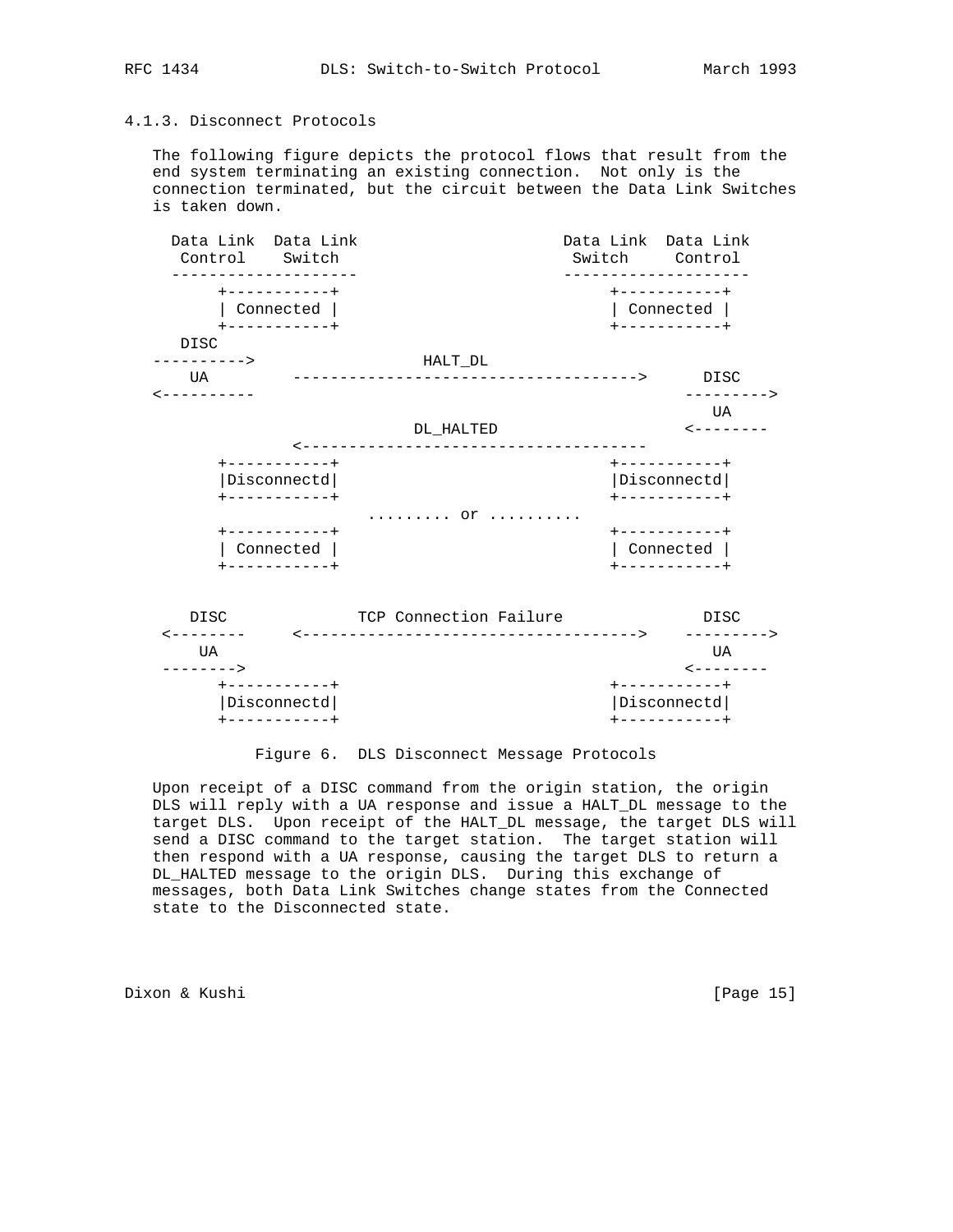If the TCP connection between two Data Link Switches fails, all connections that are currently multiplexed on the failed TCP connection will be taken down. This implies that both Data Link Switches will send DISC commands to all the local systems that are associated with the failed connections. Upon sending the DISC command, the Data Link Switch will enter the DISCONNECT state for each circuit.

## 4.2. DLS State Machine

 The following state tables describe the states for a single connection through the Data Link Switch. State information is kept for each connection. The initial state for a connection is DISCONNECT. The steady state is either CIRCUIT\_ESTABLISHED or CONNECTED. In the former state, an end-to-end circuit has been established allowing the support of Type 1 LLC between the end systems. The latter state exists when an end-to-end connection has been established for the support of Type 2 LLC services between the end systems.

 For SNA, circuit establishment is via the use of IEEE 802.2 Test or XID frames. SNA devices send these frames to the null SAP in order to determine the source route information in support of bridging. Normally SNA devices use SAP x'04', x'08', or x'0C'. Typically the SAP would be used to determine if the Test frames should be sent to the DLS code in the router. If both bridging and DLS are enabled, this allows the product to ensure that SNA frames are not both bridged and switched.

 For NetBIOS, circuit establishment is via the Name Query and Name Recognized frames. These frames are used for both address resolution and source route determination. Normally NetBIOS devices use SAP  $x'$ F $0'$ .

4.2.1. Data Link Switch States

 The Switch-to-Switch Protocols will be formally defined through a single state machine. The following table lists the eleven possible states. A separate state machine is employed for each end-to-end circuit that is maintained by the Data Link Switch. The three steady states are DISCONNECTED, CIRCUIT\_ESTABLISHED, and CONNECTED.

Dixon & Kushi [Page 16]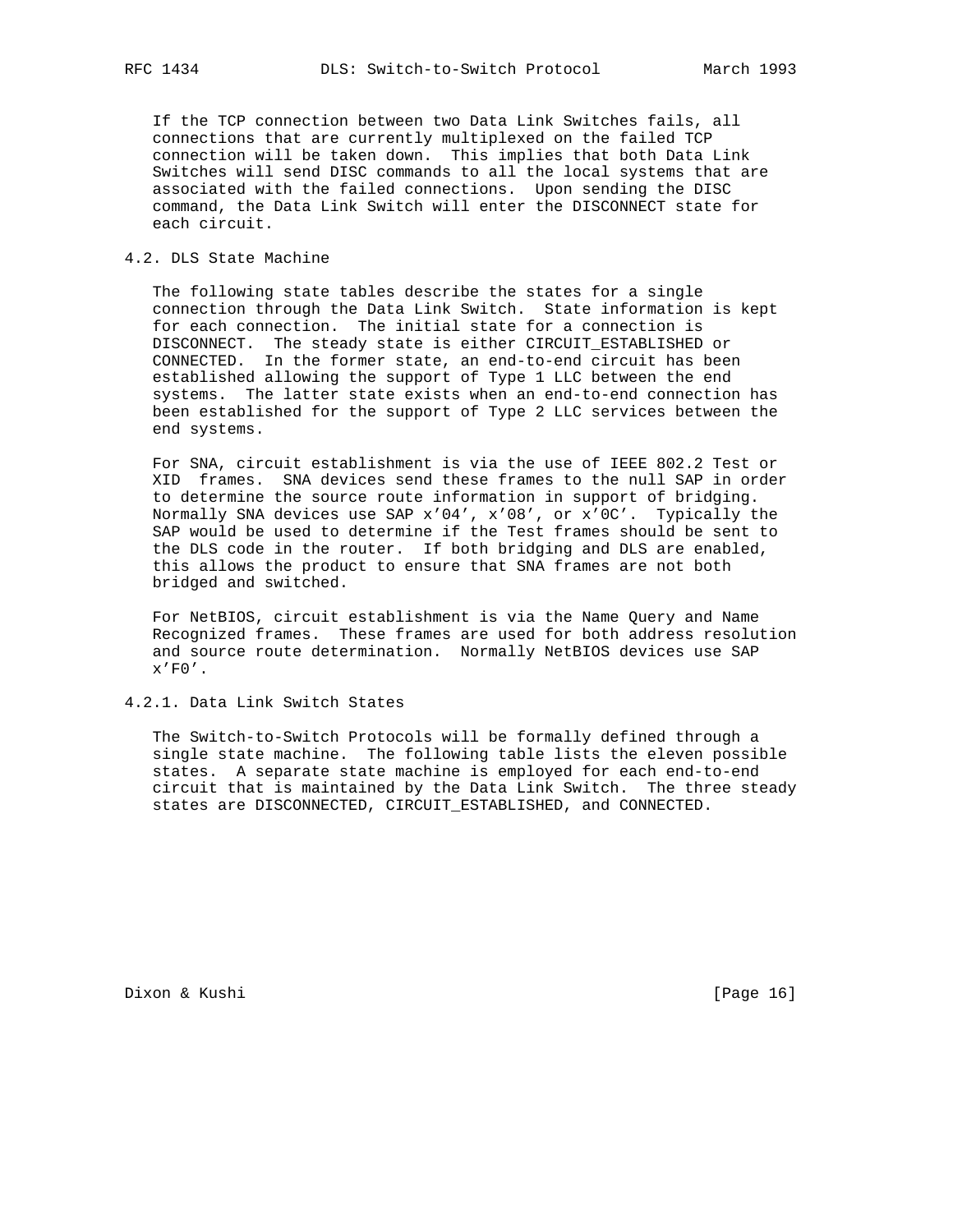| -------             |                                                                                                                                                                                                                                                                        |
|---------------------|------------------------------------------------------------------------------------------------------------------------------------------------------------------------------------------------------------------------------------------------------------------------|
| CIRCUIT ESTABLISHED | The end-to-end circuit has been<br>established. At this time LLC Type 1<br>services are available from end-to-end.                                                                                                                                                     |
| CIRCUIT_PENDING     | The target DLS is awaiting a REACH_ACK<br>response to an ICANREACH message.                                                                                                                                                                                            |
| CIRCUIT_RESTART     | The DLS that originated the reset is<br>awaiting the restart of the data link<br>and the DL_RESTARTED response to a<br>RESTART_DL message.                                                                                                                             |
| CONNECTED           | The end-to-end connection has been<br>established thereby allowing LLC Type 2<br>services from end-to-end in addition to<br>LLC Type 1 services.                                                                                                                       |
| CONNECT_PENDING     | The origin DLS is awaiting the CONTACTED<br>response to a CONTACT message.                                                                                                                                                                                             |
| CONTACT_PENDING     | The target DLS is awaiting the<br>DLC_CONTACTED confirmation to a DLC_CONTACT<br>signal (i.e., DLC is waiting for a UA<br>response to an SABME command).                                                                                                               |
| DISCONNECTED        | The initial state with no circuit or<br>connection established, the DLS is awaiting<br>either a CANUREACH, an ICANREACH, a<br>NETBIOS_NQ, or a NETBIOS_NR message.                                                                                                     |
| DISCONNECT_PENDING  | The DLS that originated the disconnect<br>is awaiting the DL_HALTED response to a<br>HALT_DL message.                                                                                                                                                                  |
| HALT PENDING        | The remote DLS is awaiting the DLC_DL_HALTED<br>indication following the DLC_HALT_DL request<br>(i.e., DLC is waiting for a UA response to a<br>DISC command).                                                                                                         |
| RESTART_PENDING     | The remote DLS is awaiting the DLC_DL_HALTED<br>indication following the DLC_HALT_DL request<br>(i.e., DLC is waiting for a UA response to a<br>DISC command), and the restart of the data<br>link.                                                                    |
| RESOLVE_PENDING     | The target DLS is awaiting either the<br>DLC_DL_STARTED indication following the<br>DLC_START_DL reqest (i.e., DLC is waiting<br>for a Test response as a result of sending a<br>Test command), or a NB_Name_Recognized<br>frame in response to a NB_Name_Query frame. |

Table 2. Data Link Switch States

 The following figure depicts the events that cause a transition to a new state. The resulting action(s) are not explicitly shown. The

Dixon & Kushi [Page 17]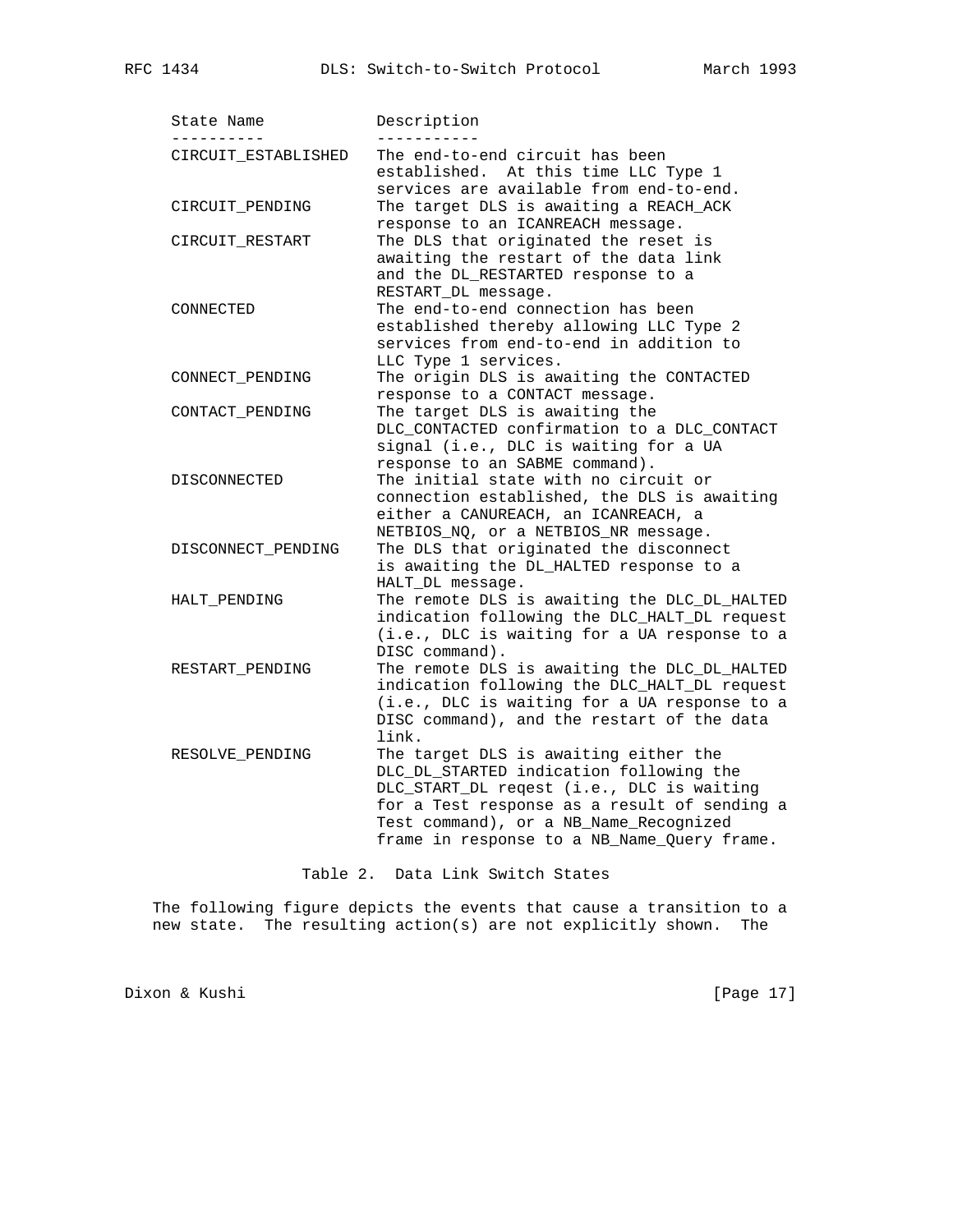DISCONNECT\_PENDING state will be entered whenever a DLC error condition occurs in any of the other states (except RESOLVE\_PENDING), or when a DISC command is received by the DLC.

Dixon & Kushi [Page 18]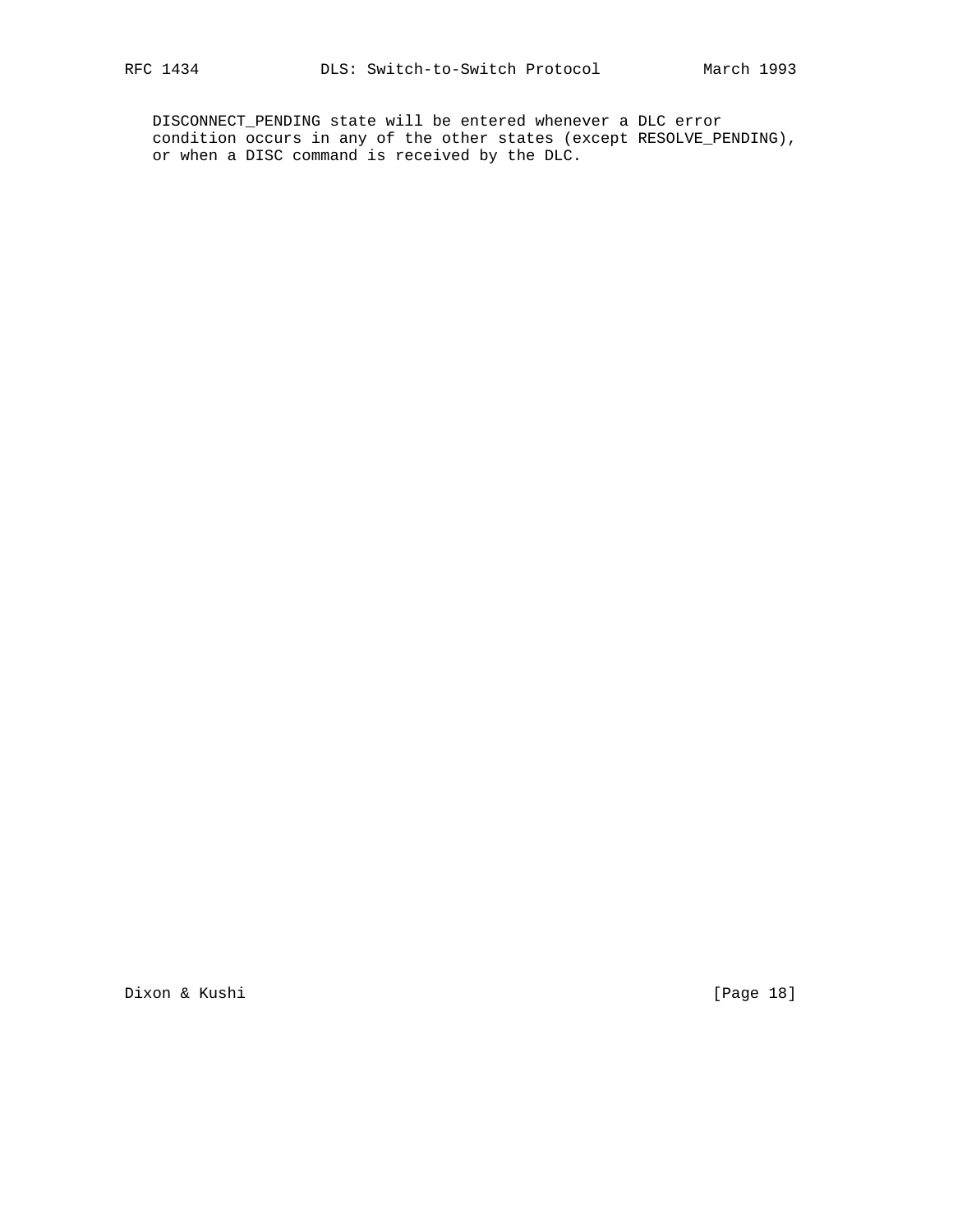

Figure 7. DLS State Transitions (ts = transitional state)

 The DISCONNECT state is the initial state for a new circuit. One end station starts the connection via a TEST or XID command (i.e., DLC\_RESOLVE\_C) or a NetBIOS Name Query command (not explicitly shown). Upon receipt, the Data Link Switches exchange a set of CANUREACH, ICANREACH and REACH\_ACK messages. Upon completion of this three-legged exchange, both Data Link Switches will be in the CIRCUIT\_ESTABLISHED state. Two pending states also exist during this exchange. The RESOLVE\_PENDING state is entered by the target Data Link Switch awaiting a Test response to a Test Command and the

Dixon & Kushi [Page 19]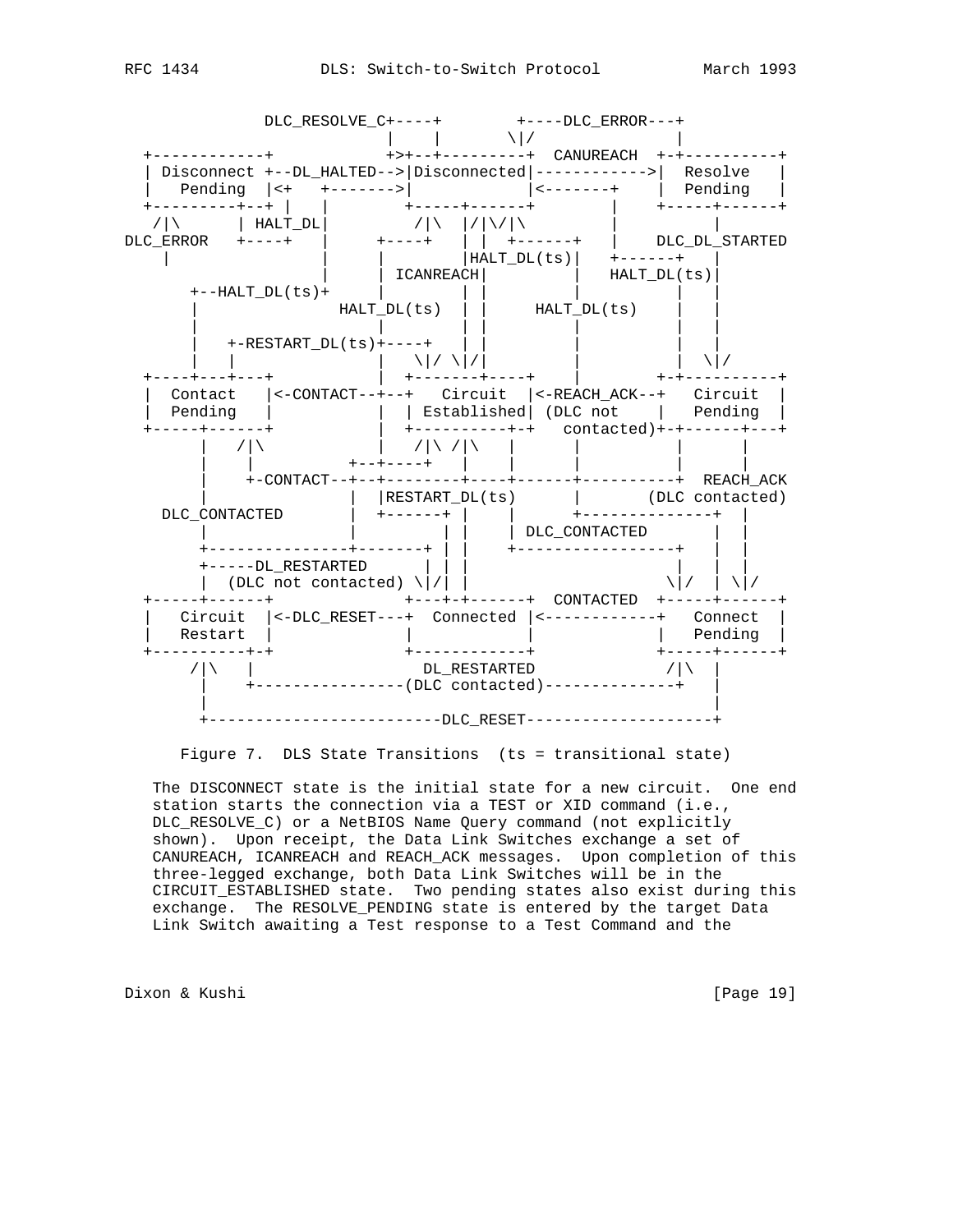CIRCUIT\_PENDING state is entered by the target DLS awaiting the REACH\_ACK reply to an ICANREACH message.

 The CIRCUIT\_ESTABLISHED state allows for the exchange of LLC Type 1 frames such as the XID exchanges between SNA stations that occurs prior to the establishment of a connection. Also, datagram traffic (i.e., UI frames) may be sent and received between the end stations. These exchanges use the XIDFRAME and DGRMFRAME messages sent between the Data Link Switches.

 In the CIRCUIT\_ESTABLISHED state, the receipt of a SABME command (i.e., DLC\_CONTACTED) causes the origin DLS to issue a CONTACT message, to send an RNR supervisory frame (i.e., DLC\_ENTER\_BUSY) to the origin station, and to enter the CONNECT\_PENDING state awaiting a CONTACTED message. The target DLS, upon the receipt of a CONTACT message, will issue a SABME command (i.e., DLC\_CONTACT) and enter the Contact Pending state. Once the UA response is received (i.e., DLC\_CONTACTED), the target DLS sends a CONTACTED message and enters the CONNECTED state. When received, the origin DLS enters the Connected state and sends an RR supervisory frame (i.e., DLC\_EXIT\_BUSY).

 The CONNECTED state is the steady state for normal data flow once a connection has been established. Information frames (i.e., INFOFRAME messages) are simply sent back and forth between the end points of the connection. This is the path that should be optimized for performance.

 The connection is terminated upon the receipt of a DISC frame or under some other error condition detected by DLC (i.e., DLC\_ERROR). Upon receipt of this indication, the DLS will halt the local data link, send a HALT\_DL message to the remote DLS, and enter the DISCONNECT\_PENDING State. When the HALT\_DL frame is received by the other DLS, the local DLC is halted for this data link, a DL\_HALTED message is returned, and the DISCONNECTED state is entered. Receipt of this DL\_HALTED message causes the other DLS to also enter the DISCONNECTED state.

 The CIRCUIT\_RESTART state is entered if one of the Data Link Switches receives a SABME command (i.e., DLC\_RESET) while in the CONNECTED state. This causes a DM command to be returned to the origin station and a RESTART\_DL message to be sent to the remote Data Link Switch. This causes the remote data link to be halted and then restarted. The remote DLS will then send a DL\_RESTARTED message back to the first DLS. The receipt of the DL\_RESTARTED message causes the first DLS to issue a new CONTACT message, assuming that the local DLC has been contacted (i.e., the origin station has resent the SABME command). This is eventually responded to by a CONTACTED message.

Dixon & Kushi [Page 20]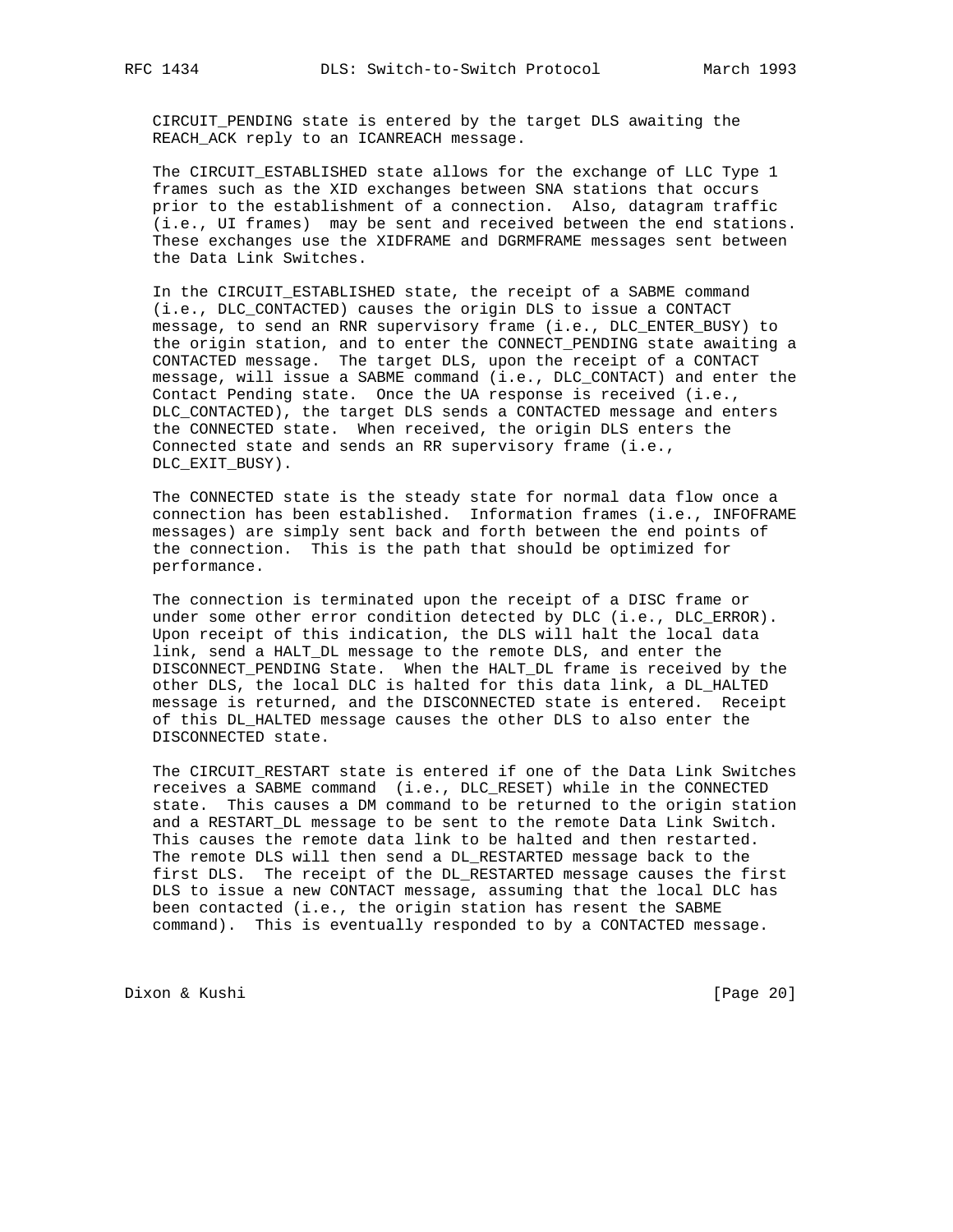Following this exchange, both Data Link Switches will return to the CONNECTED state. If the local DLC has not been contacted, the receipt of a DL\_RESTARTED command causes the Data Link Switch to enter the CIRCUIT\_ESTABLISHED state awaiting the receipt of a SABME command (i.e., DLC\_CONTACTED signal).

 In the figure, the transition labeled HALT\_DL(ts) represents the HALT\_PENDING state and the transition labeled RESTART\_DL(ts) represents the RESTART\_PENDING state. Both these transitional states have only one input event and only one output action. While in these states, the Data Link Switch is awaiting responses from the local station on the adjacent LAN (i.e., a UA response to a DISC command). Also in the RESTART\_PENDING state, the Data Link Switch will attempt to restart the data link prior to sending a DL\_RESTARTED message. For the IBM 6611 implementation, the start of a data link involves the exchange of a Test command/response on the adjacent LAN (i.e., DLC\_START\_DL). For other implementations, this additional exchange may not be required.

4.2.2. State Transition Tables

 This section provides a detail representation of the Data Link Switch, as document by a set of state machines. The first state machine documents the sending and receiving of SSP messages. Many of the transitions are dependent upon local signals between the Data Link Switch entity and one of the DLC entities. These signals and their definitions are given in the following tables.

Dixon & Kushi [Page 21]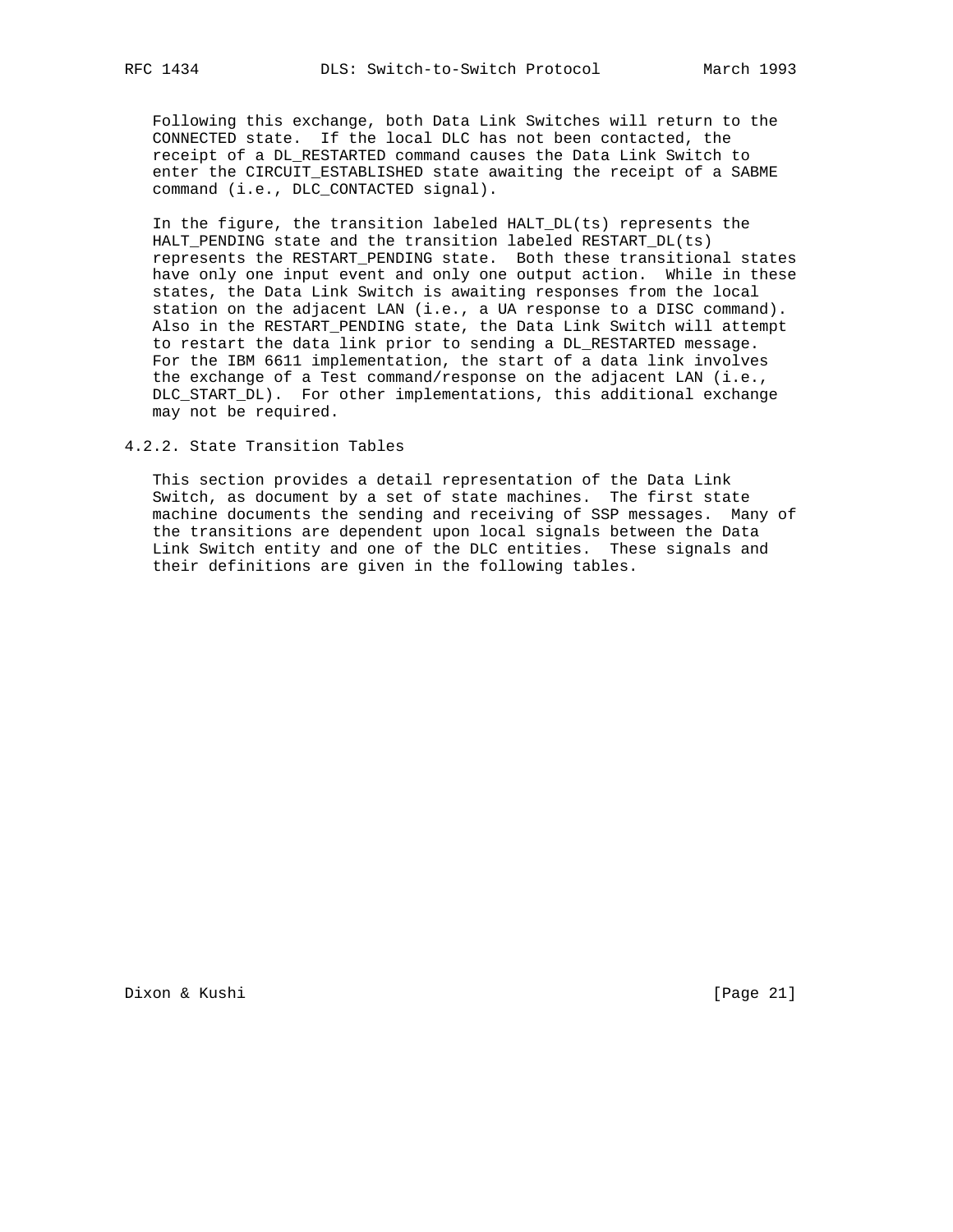| Event Name<br>. _ _ _ _ _ _ _ _ _ | Description                                                                                                                                                            |
|-----------------------------------|------------------------------------------------------------------------------------------------------------------------------------------------------------------------|
| DLC CONTACTED                     | Contact Indication: DLC has received an SABME<br>command and will send a UA response, or DLC has<br>received a UA response as a result of sending an<br>SABME command. |
| DLC DGRM                          | Datagram Indication: DLC has received a UI frame.                                                                                                                      |
| DLC_ERROR                         | Error condition indicated by DLC: Such a<br>condition occurs when a DISC command is received<br>or when DLC experiences an unrecoverable error.                        |
| DLC INFO                          | Information Indication: DLC has received an<br>Information (I) frame.                                                                                                  |
| DLC DL HALTED                     | Data Link Halted Indication:<br>DLC has<br>received a UA response to a DISC command.                                                                                   |
| DLC DL STARTED                    | Data Link Started Indication: DLC has<br>received a Test response from the null SAP.                                                                                   |
| DLC RESET                         | Reset Indication: DLC has received an SABME<br>command during the time a connection is<br>currently active and has responded with DM.                                  |
| DLC RESOLVE C                     | Resolve Command Indication: DLC has received<br>a Test command addressed to the null SAP, or an<br>XID command addressed to the null SAP.                              |
| DLC XID                           | XID Indication: DLC has received an XID command<br>or response to a non-null SAP.                                                                                      |
|                                   | Table 3. Local DLC Events                                                                                                                                              |
| Action Name<br>___________        | Description                                                                                                                                                            |
| DLC CONTACT                       | Contact Station Request: DLC will send a SABME<br>command.                                                                                                             |
| DLC DGRM                          | Datagram Request: DLC will send a UI frame.                                                                                                                            |
| DLC_ENTER_BUSY                    | Enter Link Station Busy: DLC will send an<br>RNR supervisory frame.                                                                                                    |
| DLC_EXIT_BUSY                     | Exit Link Station Busy: DLC will send an RR<br>supervisory frame.                                                                                                      |
| DLC_HALT_DL                       | Halt Data Link Request: DLC will send a DISC<br>command.                                                                                                               |
| DLC INFO                          | Information Request: DLC will send an I frame.                                                                                                                         |
| DLC RESOLVE R                     | Resolve Response Request: DLC will send a<br>Test response or XID response from the null SAP.                                                                          |
| DLC START DL                      | Start Data Link Request:<br>DLC will send a Test<br>command to the null SAP.                                                                                           |
| DLC XID                           | XID Request: DLC will send an XID command or an<br>XID response.                                                                                                       |

Table 4. Local DLC Actions

Dixon & Kushi [Page 22]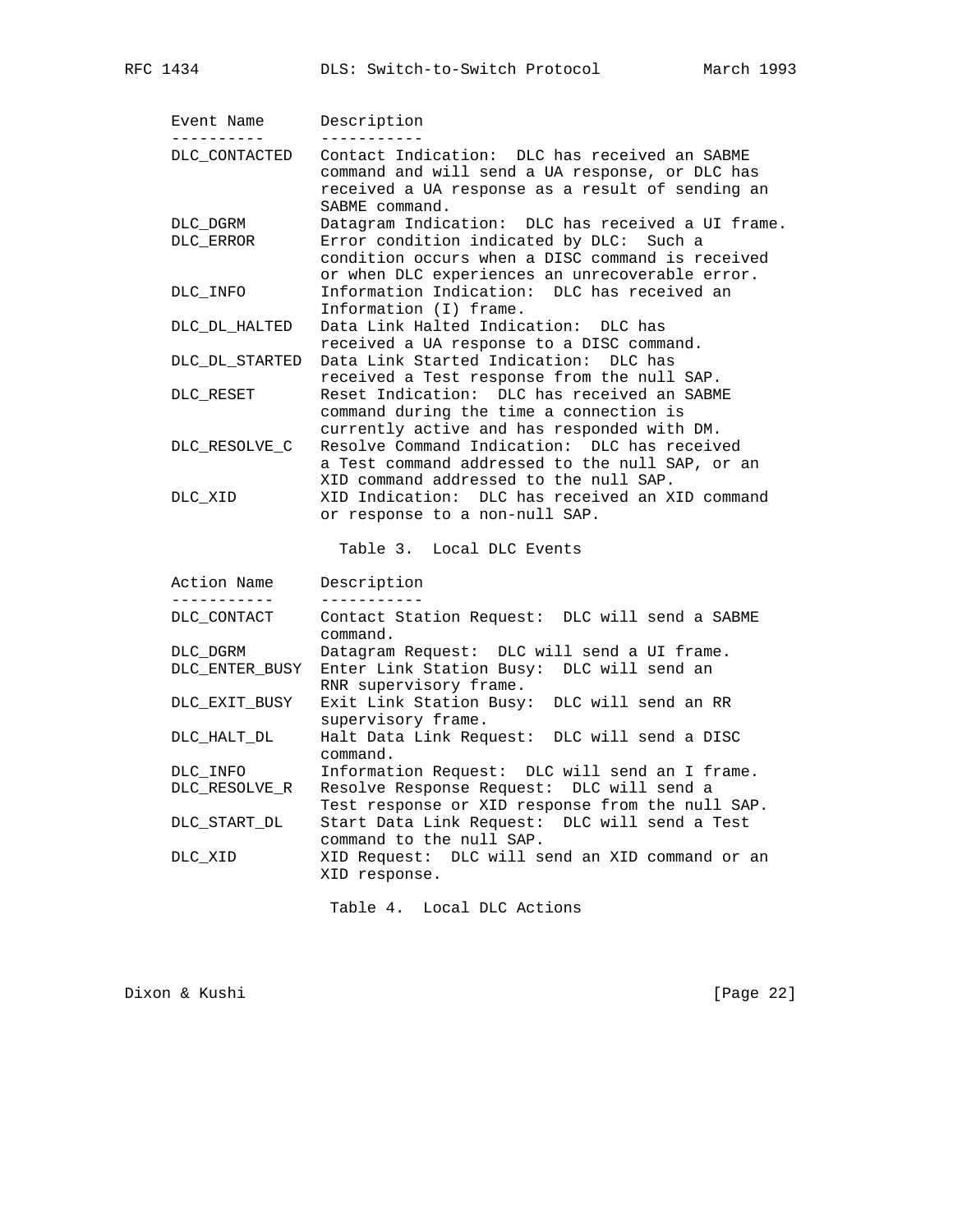The Data Link Switch may be described by a state transition table consisting of eleven states. Each of these states is described below in terms of the events, actions, and next state for each transition. If a particular event is not listed for a given state, no action and no state transition should occur for that event. Any significant comments concerning the transitions within a given state are given immediately following the table representing the state.

 A separate state machine is maintained by the Data Link Switch for each end-to-end circuit. The number of circuits that may be supported by each Data Link Switch is a local implementation option.

# 4.2.2.1 DISCONNECTED State

| Event              | Action(s)         | Next State          |
|--------------------|-------------------|---------------------|
|                    |                   |                     |
| Receive CANUREACH  | DLC START DL      | RESOLVE PENDING     |
| Receive ICANREACH  | Send REACH ACK,   | CIRCUIT ESTABLISHED |
|                    | DLC RESOLVE R     |                     |
|                    | (See note 1)      |                     |
| Receive DATAFRAME  | DLC DGRM          |                     |
| Receive NETBIOS NO | DLC DGRM          | RESOLVE PENDING     |
| Receive NETBIOS NR | Send REACH ACK,   | CIRCUIT ESTABLISHED |
|                    | DLC DGRM          |                     |
|                    | (See note 2)      |                     |
| DLC RESOLVE C      | Send CANUREACH    |                     |
| DLC DGRM           | If NB Name Query: |                     |
|                    | Send NETBIOS NO,  |                     |
|                    | Else:             |                     |
|                    | Send DATAFRAME    |                     |

 It is assumed that each Data Link Switch will build a set of topology tables giving the identity of each Data Link Switch that can reach a specific MAC address or a specific NetBIOS name. This table can be built based upon the origin address information received within the CANUREACH message or NETBIOS\_NQ message and the target address information within the ICANREACH message or NETBIOS\_NR message. As a consequence, the amount of search traffic can be kept to a minimum.

 Upon receipt of a Test command or XID command to the null SAP (i.e., DLC\_RESOLVE\_C signal from DLC), the Data Link Switch will check the topology table prior to sending the CANUREACH message. If the target MAC address is in the table, the CANUREACH message will be sent to only those Data Link Switches that are known to be able to reach the given MAC address. If the MAC address is not in the table, the CANUREACH message will be sent to all known Data Link Switches. Since the destination link SAP (DSAP) value is null, the Target Link SAP field in the CANUREACH message header is set equal to the Origin

Dixon & Kushi [Page 23]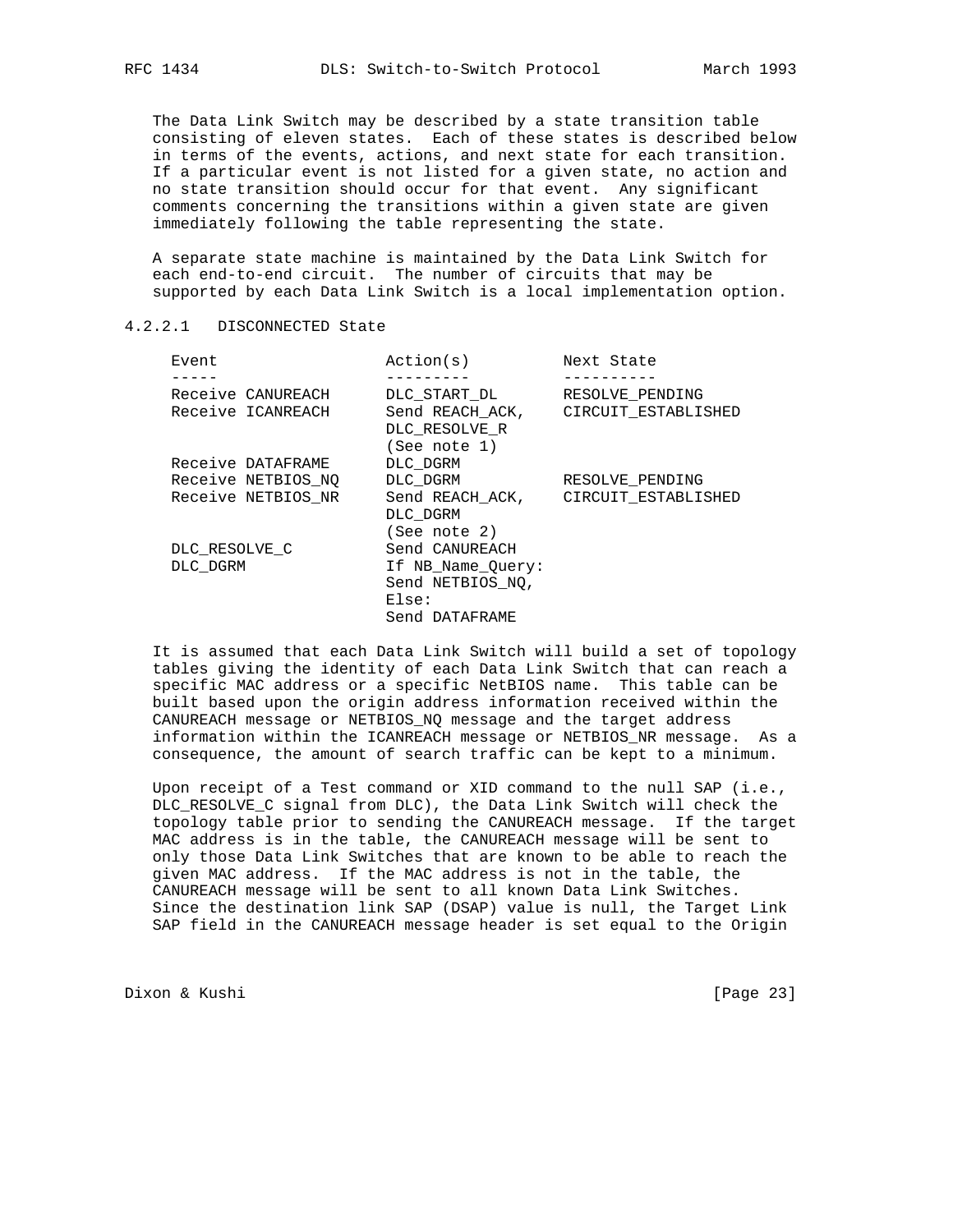Link SAP value.

 Upon receipt of a NB\_Name\_Query the Data Link Switch will check the topology table prior to sending the NETBIOS\_NQ message. If the target NetBIOS name is in the table, the NETBIOS\_NQ message will be sent to only those Data Link Switches that are known to be able to reach the given NetBIOS name. If the NetBIOS name is not in the table, the NETBIOS\_NQ message will be sent to all known Data Link Switches.

 For SNA, the DISCONNECTED state is exited upon receipt of a CANUREACH message by a prospective target Data Link Switch, or upon receipt of an ICANREACH message by the origin Data Link Switch. In the former case, the Data Link Switch will issue a Test command to the target station (i.e., DLC\_START\_DL signal is presented to DLC). In the later case, a Test response is sent to the origin station (i.e., DLC\_RESOLVE\_R will be issued) and a REACH\_ACK message will be returned to the target Data Link Switch.

 Note 1- The IBM 6611 will not send a Test response, but will send a Test command to the station that originated the resolve procedure (i.e., a DLC\_START\_DL will be issued) in order to start the data link.

 For NetBIOS, the DISCONNECTED state is exited upon the receipt of a NETBIOS\_NQ message by the prospective target Data Link Switch, or upon the receipt of a NETBIOS\_NR message by the origin Data Link Switch. In the former case, the Data Link Switch will send a NB\_Name\_Query frame. In the later case, the Data Link Switch will send a NB\_Name\_Recognized frame to the origin station and a REACH\_ACK message will be returned to the target Data Link Switch.

 Note 2- The IBM 6611 will also send a Test command (i.e., a DLC\_START\_DL will be issued) to the station that originated the name resolution in order to start the data link.

# 4.2.2.2 RESOLVE\_PENDING State

| Event             | Action(s)                 | Next State          |
|-------------------|---------------------------|---------------------|
|                   |                           |                     |
| Receive DATAFRAME | DLC DGRM                  |                     |
| DLC DL STARTED    | Send ICANREACH            | CIRCUIT PENDING     |
| DLC ERROR         |                           | <b>DISCONNECTED</b> |
| DLC DGRM          | If NB Name Recognized: If |                     |
|                   | Send NETBIOS NR           | NB Name Recognized: |
|                   | (See note),               | CIRCUIT PENDING     |
|                   | Else:                     |                     |
|                   | Send DATAFRAME            |                     |
|                   |                           |                     |

Dixon & Kushi [Page 24]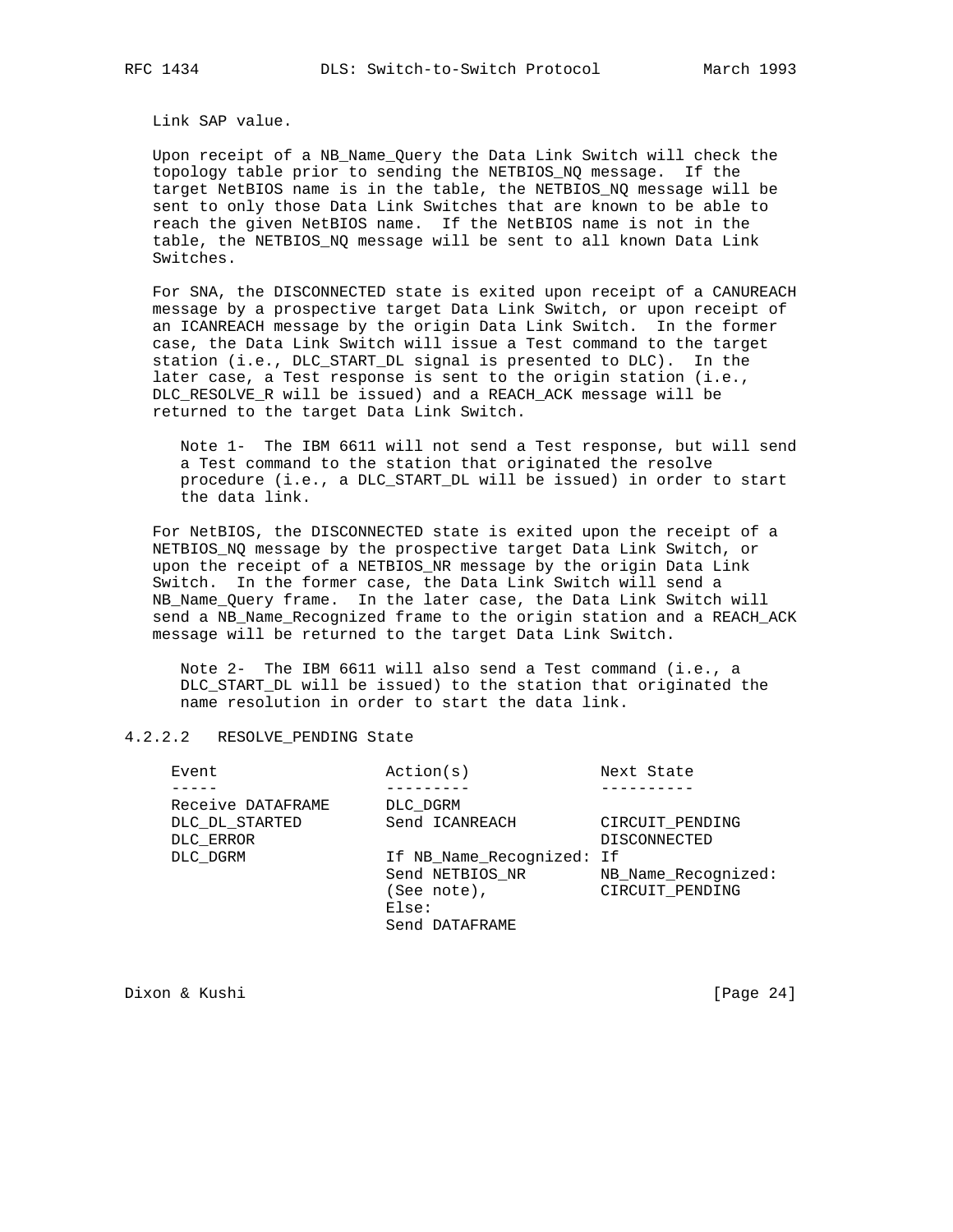The RESOLVE\_PENDING state is entered upon receipt of a CANUREACH message or a NETBIOS\_NQ message by the target DLS. In the former case, a data link is started, causing a Test command to be sent by the DLC. In the later case, a NB\_Name\_Query frame is sent. This frame is directed to a group MAC address.

 Any CANUREACH messages received in the RESOLVE\_PENDING state will be responded to if a DLC\_DL\_STARTED signal is received. The Data Link Switch may also update its topology information based upon the origin MAC address information in each CANUREACH message.

 Upon the receipt of a DLC\_DL\_STARTED signal in the RESOLVE\_PENDING state, the Data Link Switch may update its topology table base upon the remote MAC address information. The ICANREACH message should be returned to all Data Link Switches that had sent a CANUREACH message. In a similar fashion, the Data Link Switch may update its topology table upon the receipt of a NB\_Name\_Recognized frame and a NETBIOS\_NR message will be returned to all Data Link Switches that have sent a NETBIOS\_NQ message.

 The RESOLVE\_PENDING state is exited once the data link has been started (i.e., a DLC\_DL\_STARTED signal is received as a result of a Test response received by the DLC) or a NB\_Name\_Recognized frame is received (i.e., a DLC\_DGRM signal is received). The target Data Link Switch will then enter the CIRCUIT\_PENDING state.

 Note: The IBM 6611 will also send a Test command in order to start the data link to the station that responded to the Name Query frame (i.e., a DLC\_START\_DL will be issued).

#### 4.2.2.3 CIRCUIT\_PENDING State

| Event             | Action(s)      | Next State                |
|-------------------|----------------|---------------------------|
|                   |                |                           |
| Receive CONTACT   | DLC CONTACT    | CONTACT PENDING           |
| Receive HALT DL   | DLC HALT DL    | HALT PENDING              |
| Receive REACH ACK | If Connected:  | If Connected:             |
|                   | Send CONTACT   | CONNECT PENDING,          |
|                   |                | else: CIRCUIT_ESTABLISHED |
| Receive XIDFRAME  | DLC XID        |                           |
| Receive DGRMFRAME | DLC DGRM       |                           |
| Receive DATAFRAME | DLC DGRM       |                           |
| DLC CONTACTED     | DLC ENTER BUSY |                           |
| DLC ERROR         | Send HALT DL   | DISCONNECT PENDING        |
| DLC XID           | Send XIDFRAME  |                           |
| DLC DGRM          | Send DGRMFRAME |                           |
|                   |                |                           |

Dixon & Kushi [Page 25]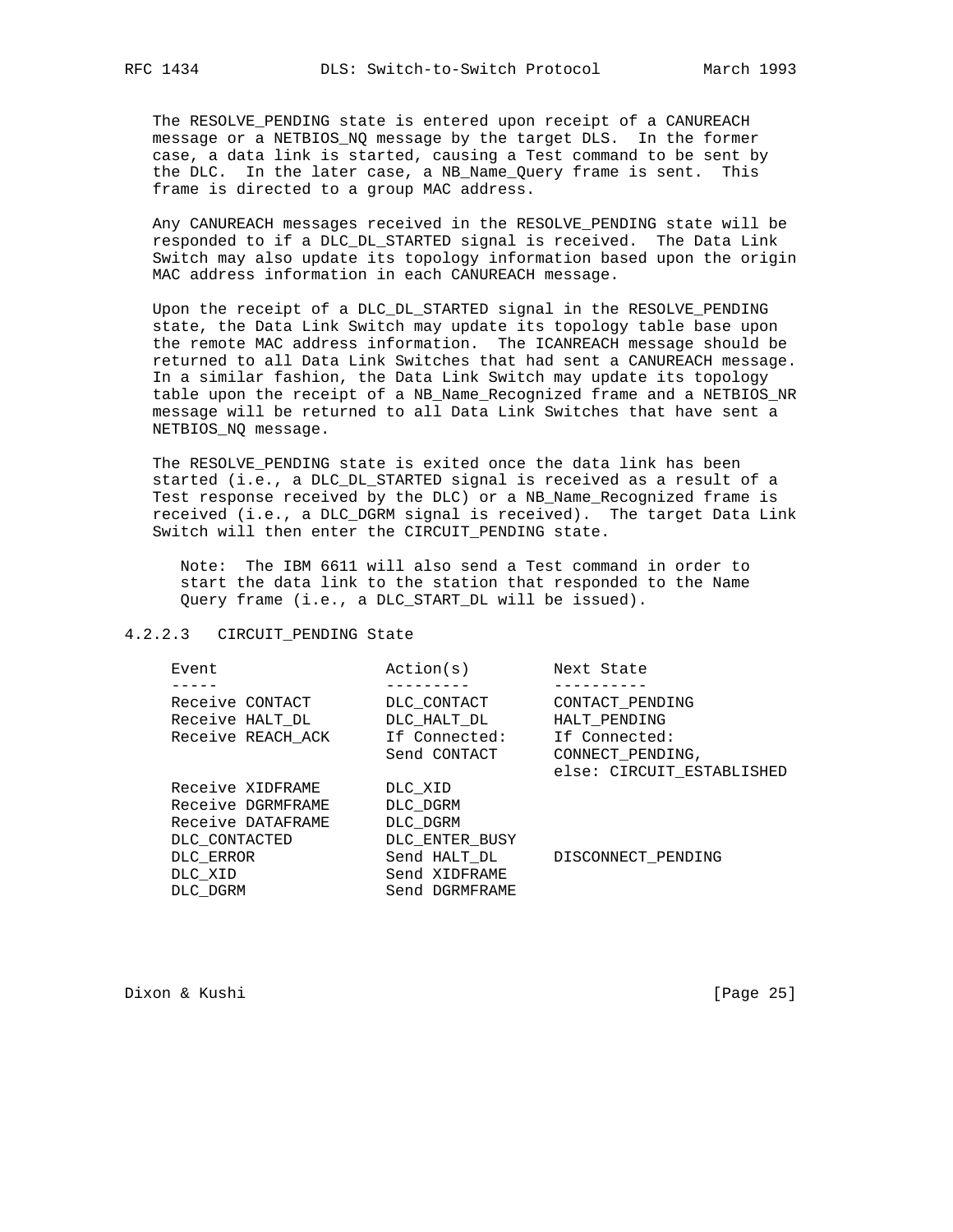The CIRCUIT\_PENDING state is entered by the target Data Link Switch following the sending of an ICANREACH message or the sending of a NETBIOS\_NR message. In this state it is awaiting the reception of a REACH\_ACK message from the origin Data Link Switch. If a connection does not exist with the target station (i.e., the normal case), the Data Link Switch will enter the CIRCUIT\_ESTABLISHED state.

 If the target Data Link Switch happens to receive a SABME command from the target station while in the CIRCUIT\_PENDING state (i.e., a DLC CONTACTED signal received from the DLC), the reception of the REACH\_ACK message will cause the Data Link Switch to enter the CONNECT\_PENDING state and to send a CONTACT message to the other Data Link Switch. Thus the target Data Link Switch has assumed the role of the origin Data Link Switch.

#### 4.2.2.4 CONNECT\_PENDING State

| Event             | Action(s)                  | Next State         |
|-------------------|----------------------------|--------------------|
|                   |                            |                    |
| Receive CONTACTED | DLC EXIT BUSY              | CONNECTED          |
| Receive HALT_DL   | DLC HALT DL                | HALT PENDING       |
| Receive DGRMFRAME | DLC DGRM                   |                    |
| Receive DATAFRAME | DLC DGRM                   |                    |
| DLC RESET         | Send RESTART DL (See note) | CIRCUIT RESTART    |
| DLC ERROR         | Send HALT DL               | DISCONNECT PENDING |
| DLC DGRM          | Send DGRMFRAME             |                    |

 The CONNECT\_PENDING state is entered by the origin Data Link Switch when a DLC\_CONTACTED signal has been received from the DLC (i.e., a SABME command has been received). A CONTACT message is then issued. The state is exited upon the receipt of a CONTACTED message from the target Data Link Switch. If a DLC\_RESET signal is received, the local data link is restarted and a RESTART\_DL message is sent to the remote DLS.

 Note: The IBM 6611 will also send a Test command in order to restart the data link to the station that sent the SABME command (i.e., a DLC\_START\_DL will be issued).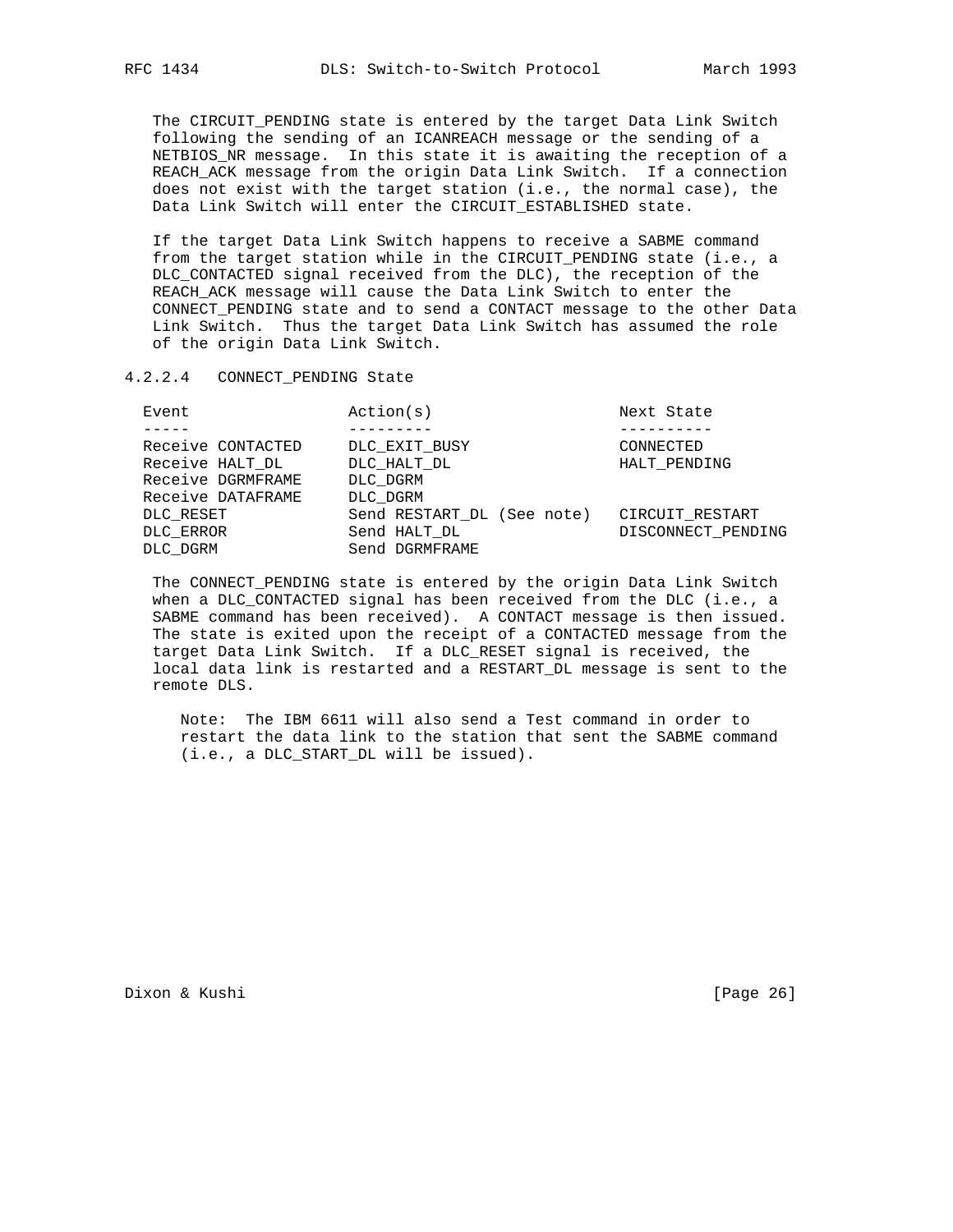# 4.2.2.5 CIRCUIT\_ESTABLISHED State

| Event             | Action(s)      | Next State         |
|-------------------|----------------|--------------------|
|                   |                |                    |
| Receive CONTACT   | DLC CONTACT    | CONTACT PENDING    |
| Receive HALT DL   | DLC HALT DL    | HALT PENDING       |
| Receive XIDFRAME  | DLC XID        |                    |
| Receive DGRMFRAME | DLC DGRM       |                    |
| Receive DATAFRAME | DLC DGRM       |                    |
| DLC CONTACTED     | Send CONTACT   | CONNECT PENDING    |
|                   | DLC ENTER BUSY |                    |
| DLC ERROR         | Send HALT DL   | DISCONNECT PENDING |
| DLC DGRM          | Send DGRMFRAME |                    |
| DLC XID           | Send XIDFRAME  |                    |
|                   |                |                    |

 The CIRCUIT\_ESTABLISHED state is entered by the origin Data Link Switch from the DISCONNECTED state, and by the target Data Link Switch from the CIRCUIT\_PENDING state. The state is exited when a connection is started (i.e., DLC receives a SABME command). The next state is CONTACT\_PENDING for the target Data Link Switch and CONNECT\_PENDING for the origin Data Link Switch.

## 4.2.2.6 CONTACT\_PENDING State

| Event |                    | Action(s)      | Next State         |
|-------|--------------------|----------------|--------------------|
|       |                    |                |                    |
|       | Receive HALT DL    | DLC HALT DL    | HALT PENDING       |
|       | Receive RESTART DL | DLC HALT DL    | RESTART PENDING    |
|       | Receive DGRMFRAME  | DLC DGRM       |                    |
|       | Receive DATAFRAME  | DLC DGRM       |                    |
|       | DLC CONTACTED      | Send CONTACTED | CONNECTED          |
|       | DLC ERROR          | Send HALT DL   | DISCONNECT PENDING |
|       | DLC DGRM           | Send DGRMFRAME |                    |

 The CONTACT\_PENDING state is entered by the target Data Link Switch upon the receipt of a CONTACT message. This causes the Data Link Switch to issue a DLC\_CONTACT signal to the DLC (i.e., DLC sends a SABME command). This state is then exited upon the receipt of a DLC\_CONTACTED signal from the DLC (i.e., a UA response received).

 If a RESTART\_DL message is received, indicating that the remote Data Link Switch has received a DLC\_RESET signal, the local Data Link Switch will send a DISC command frame on the adjacent LAN (i.e., DLC\_HALT\_DL signal) and enter the RESTART\_PENDING state.

Dixon & Kushi [Page 27]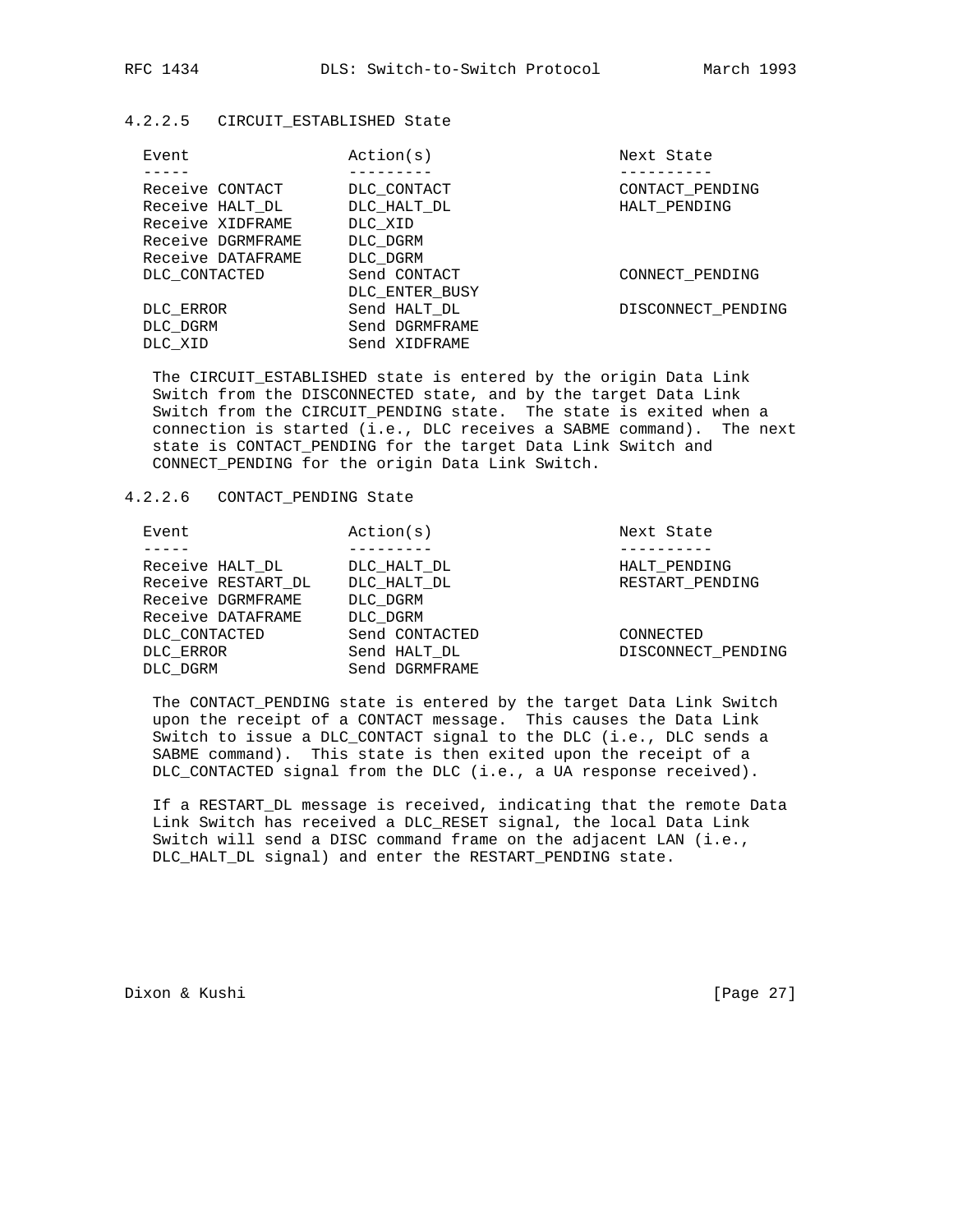#### 4.2.2.7 CONNECTED State

| Event              | Action(s)                                  | Next State         |
|--------------------|--------------------------------------------|--------------------|
|                    |                                            |                    |
| Receive HALT DL    | DLC HALT DL                                | HALT PENDING       |
| Receive RESTART DL | DLC HALT DL                                | RESTART PENDING    |
| Receive DGRMFRAME  | DLC DGRM                                   |                    |
| Receive INFOFRAME  | DLC INFO                                   |                    |
| Receive DATAFRAME  | DLC DGRM                                   |                    |
| DLC RESET          | Send RESTART DL (See note) CIRCUIT RESTART |                    |
| DLC ERROR          | Send HALT DL                               | DISCONNECT PENDING |
| DLC DGRM           | Send DGRMFRAME                             |                    |
| DLC INFO           | Send INFOFRAME                             |                    |

 The CONNECTED state is entered by the origin Data Link Switch from the CONNECT\_PENDING state upon the receipt of a CONTACTED message. The CONNECTED state is entered by the target Data Link Switch from the CONTACT\_PENDING state upon the receipt of a DLC\_CONTACTED signal. At this time, the target Data Link Switch will return a CONTACTED message to the origin Data Link Switch.

 The CONNECTED state is exited usually under one of two conditions: a DLC\_ERROR signal received from the DLC (e.g., a DISC command received by the local DLC), or a HALT\_DL message received from the other Data Link Switch (e.g., a DISC command received by the remote DLC).

 A SABME command (i.e., a DLC\_RESET signal) received by either Data Link Switch will also cause the two Data Link Switches to leave the CONNECTED state and eventually restart a new circuit.

 Note: The IBM 6611 will also send a Test command in order to restart the data link to the station that sent the SABME command (i.e., a DLC\_START\_DL will be issued).

 Following the receipt of a reset signal, the Data Link Switch will send a RESTART\_DL message to the other Data Link Switch and will enter the CIRCUIT\_RESTART state. Upon the receipt of the RESTART\_DL message, the remote Data Link Switch will send a DISC command (i.e., DLC\_HALT\_DL signal) and enter the RESTART\_PENDING state.

#### 4.2.2.8 CIRCUIT\_RESTART State

| Event                              | Action(s)    | Next State                                                     |
|------------------------------------|--------------|----------------------------------------------------------------|
|                                    |              |                                                                |
| Receive DL RESTARTED If Connected: | Send CONTACT | If Connected:<br>CONNECT PENDING.<br>else: CIRCUIT ESTABLISHED |
| Receive DATAFRAME                  | DLC DGRM     |                                                                |

Dixon & Kushi [Page 28]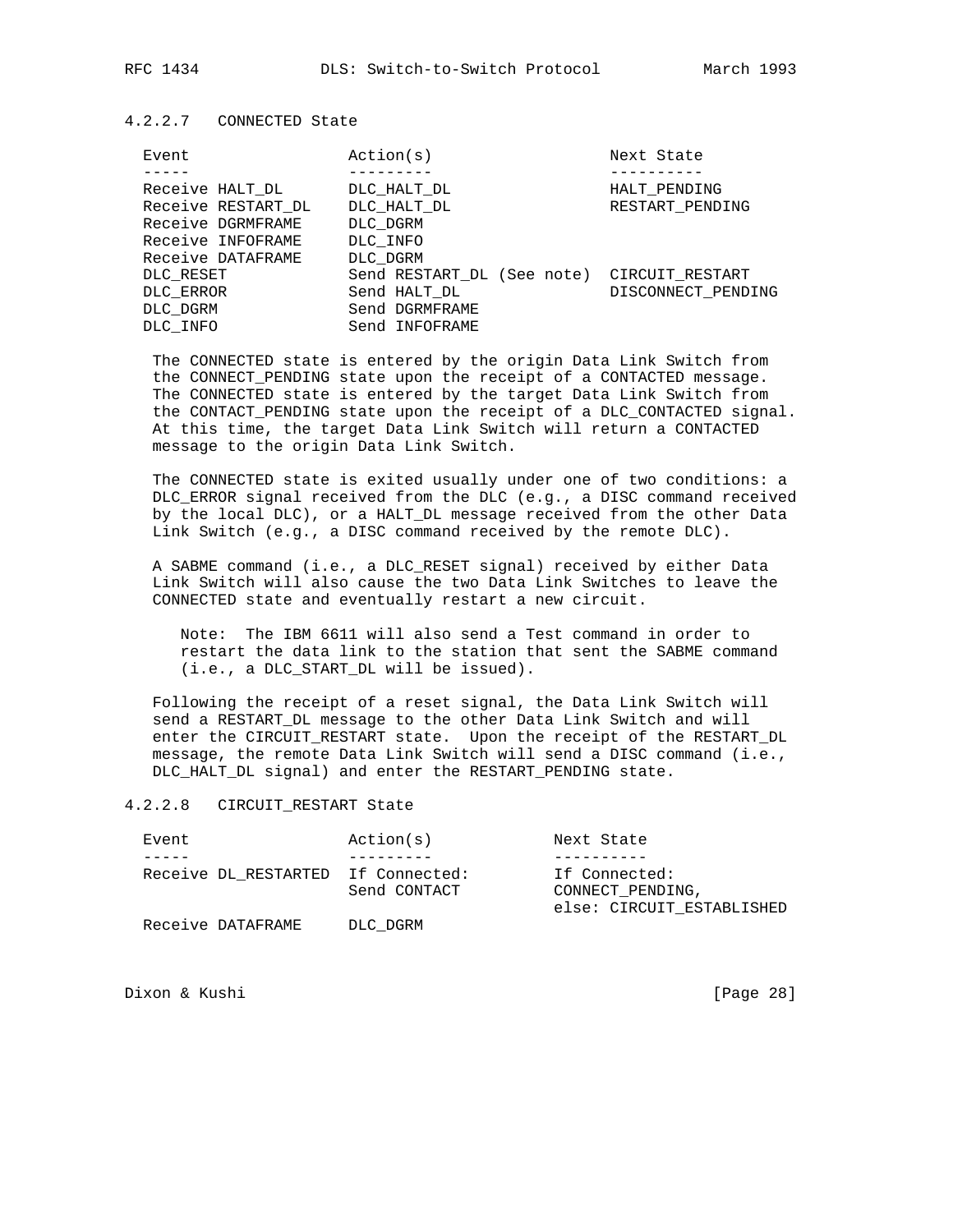DISCONNECT\_PENDING

| DLC ERROR | Send HALT DL   |
|-----------|----------------|
| DLC DGRM  | Send DATAFRAME |

 The CIRCUIT\_RESTART state is entered if a DLC\_RESET signal is received from the local DLC. This was caused by the receipt of a SABME command while a connection was currently active. A DM response will be issued to the SABME command and the Data Link Switch will attempt to restart the end-to- end circuit.

 The CIRCUIT\_RESTART state is exited through one of two transitions. The next state depends upon the time the local DLC has reached the contacted state (i.e., a DLC\_CONTACTED signal is presented) relative to the receipt of the DL\_RESTARTED message. This signal is caused by the origin station resending the SABME command that initially caused the DATA Link Switch to enter the CIRCUIT\_RESTART state. The two cases are as follows:

> 1) DL\_RESTARTED message received before the DLC\_CONTACTED signal- In this case, the CIRCUIT\_ESTABLISHED state is entered.

 2) DL\_RESTARTED message received after the DLC\_CONTACTED signal- In this case, the CONNECT\_PENDING state is entered.

# 4.2.2.9 DISCONNECT\_PENDING State

| Event                                                                 | Action(s)                                    | Next State   |
|-----------------------------------------------------------------------|----------------------------------------------|--------------|
|                                                                       |                                              |              |
| Receive DL HALTED<br>Receive HALT DL<br>Receive DATAFRAME<br>DLC DGRM | Send DL HALTED<br>DLC DGRM<br>Send DATAFRAME | DISCONNECTED |
|                                                                       |                                              |              |

 The DISCONNECT\_PENDING state is entered when a DLC\_ERROR signal is received from the local DLC. Upon receipt of this signal, a HALT message is sent. Once an DL\_HALTED message is received, the state is exited, and the Data Link Switch enters the DISCONNECTED state.

#### 4.2.2.10 RESTART\_PENDING State

| Event                                         | Action(s)                      | Next State          |
|-----------------------------------------------|--------------------------------|---------------------|
|                                               |                                |                     |
| Receive DATAFRAME<br>DLC DL HALTED (See note) | DLC DGRM<br>Send DL RESTARTED  | CIRCUIT ESTABLISHED |
| DLC ERROR<br>DLC DGRM                         | Send HALT DL<br>Send DATAFRAME | DISCONNECT PENDING  |
|                                               |                                |                     |

Dixon & Kushi [Page 29]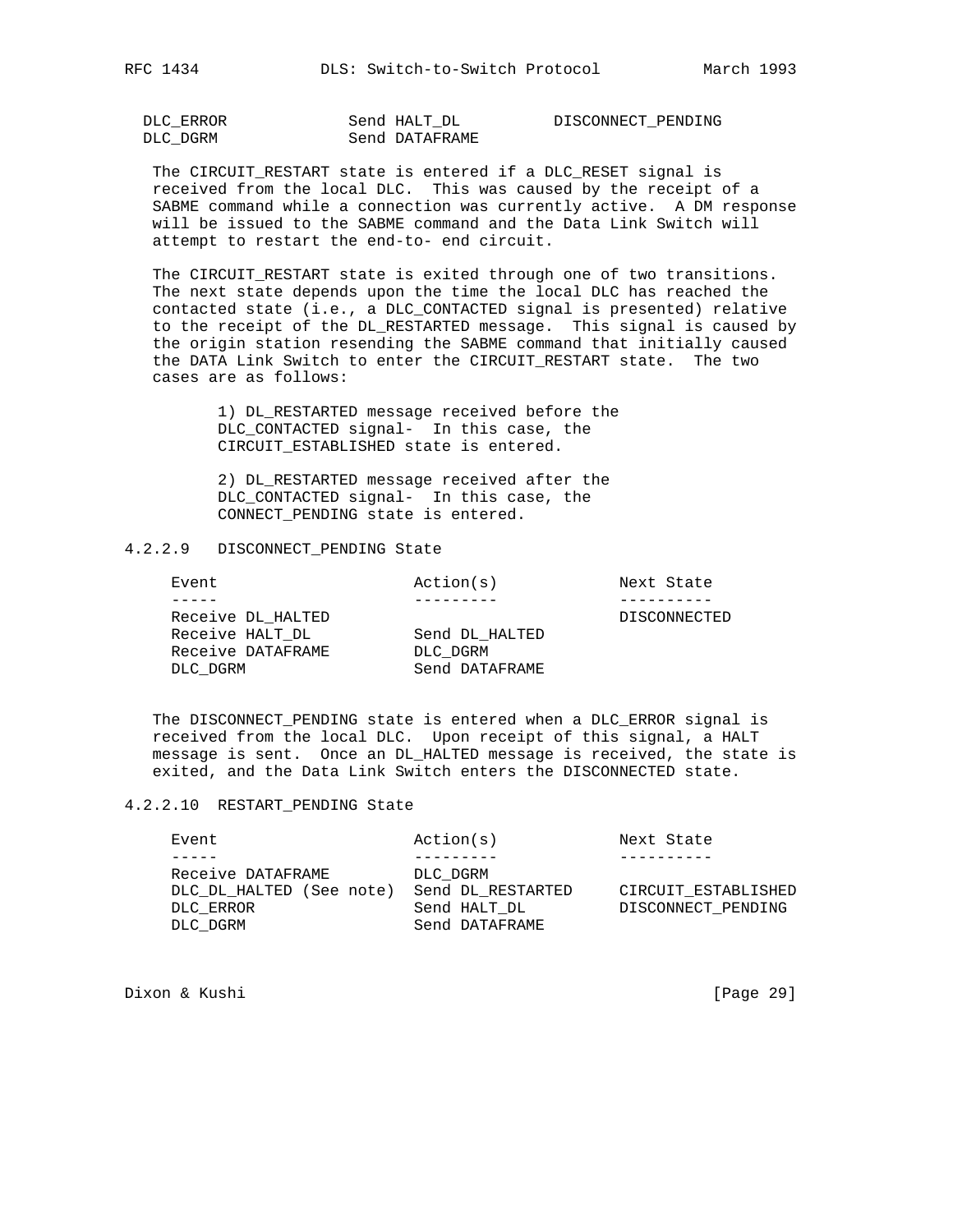The RESTART\_PENDING state is entered upon the receipt of a RESTART\_DL message from the remote DLS while the local Data Link Switch is in either the CONTACT\_PENDING state or the CONNECTED state. These cause the local DLC to issue a DISC command. Upon the receipt of the UA response (DLC\_DL\_HALTED), the data link is restarted, a DL\_RESTARTED message is returned to the remote DLS, and the CIRCUIT\_ESTABLISHED state is entered.

 Note: The IBM 6611 will send a Test command in order to restart the data link to the target station (i.e., a DLC\_START\_DL will be issued) prior to sending the DL\_RESTARTED message.

## 4.2.2.11 HALT\_PENDING State

| Event             | Action(s)      | Next State   |
|-------------------|----------------|--------------|
|                   |                |              |
| Receive DATAFRAME | DLC DGRM       |              |
| DLC DL HALTED     | Send DL HALTED | DISCONNECTED |
| DLC ERROR         | Send DL HALTED | DISCONNECTED |
| DLC DGRM          | Send DATAFRAME |              |
|                   |                |              |

 The HALT\_PENDING state is entered upon the receipt of a HALT\_DL message. This causes the local DLC to issue a DISC command. Upon the receipt of the UA response (DLC\_DL\_HALTED), a DL\_HALTED message is returned to the remote DLS and the DISCONNECTED state is entered.

#### 4.3. NetBIOS Datagrams

 The NetBIOS protocols use a number of UI frames for directory services and the transmission of datagrams. Most of these frames are directed to a group MAC address (GA) with the routing information field indicating spanning tree explorer (STE). Two of the frames, NB\_Add\_Name\_Response and NB\_Status\_Response, are directed to a specific MAC address with the routing information field indicating a specifically routed frame (SRF). The handling of these frames is summarized in the following table.

| Event                                                                                           | Action(s) | Comment                          |
|-------------------------------------------------------------------------------------------------|-----------|----------------------------------|
|                                                                                                 |           |                                  |
| DLC DGRM (NB Group Address): Send NETBIOS ANO<br>NB Add Name Ouery                              |           | Transmitted to all<br>remote DLS |
| DLC_DGRM (Specific Address): Send NETBIOS_ANR<br>NB_Add_Name_Response                           |           | Transmitted to<br>specific DLS   |
| DLC_DGRM (Specific Address): Send DATAFRAME<br>NB Status Response                               |           | Transmitted to all<br>remote DLS |
| DLC DGRM (NB Group Address): Send DATAFRAME<br>NB_Name_in_Conflict,<br>NB Add Group Name Query, |           | Transmitted to all<br>remote DLS |
|                                                                                                 |           |                                  |

Dixon & Kushi [Page 30]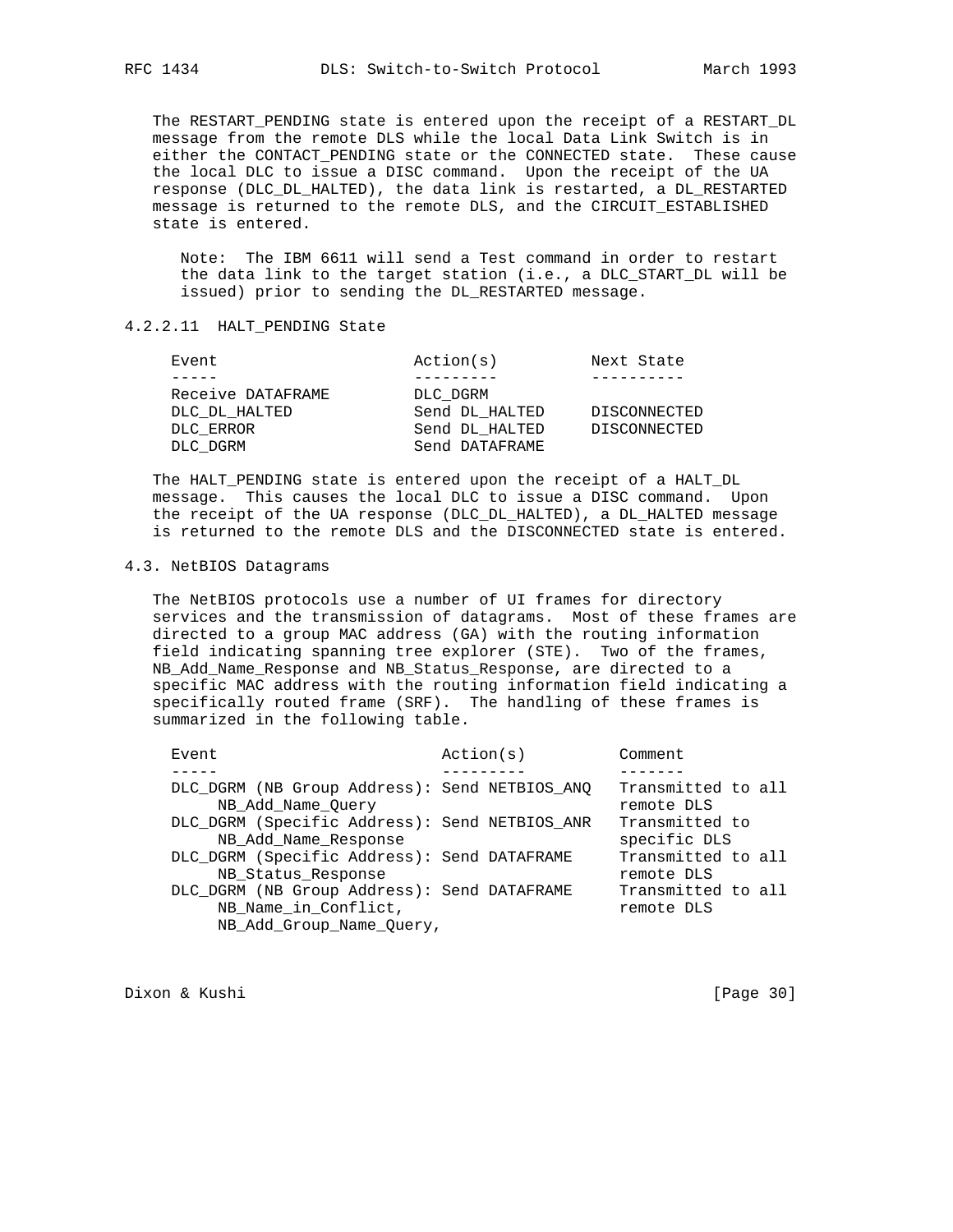NB\_Datagram, NB\_Datagram\_Broadcast, NB\_Status\_Query, NB Terminate Trace

## Table 5. NetBIOS DLC Frames

 The above actions do not apply in the following states: CIRCUIT\_ESTABLISHED, CONTACT\_PENDING, CONNECT\_PENDING, CONNECTED, and CIRCUIT\_PENDING. The handling of the remaining two UI frames used by NetBIOS systems, NB\_Name\_Query and NB\_Name\_Recognized, are documented as part of the DLS state machine in the previous section (i.e., DISCONNECTED and RESOLVE\_PENDING states). Furthermore, the handling of NetBIOS datagrams (i.e., NB\_Datagram) sent to a specific MAC address is also governed by the DLS state machine.

 Note: The IBM 6611 will also issue Test frames during the exchange of the NetBIOS, NB\_Name\_Query and NB\_Name\_Recognized. This exchange of protocol data units occurs during the start of a data link and is used to determine the routing information. Most other implementations of NetBIOS will use the NB\_Name\_Query/NB\_Name\_Recognized exchange to determine routes in conjunction with resolving the NetBIOS names. These differences are not reflected in the SSP protocols.

 The handling of the NetBIOS specific SSP messages is given in the following table.

| Event            | Action(s)            | Comment                 |
|------------------|----------------------|-------------------------|
|                  |                      |                         |
| NETBIOS ANO      | DLC DGRM:            | Routed STE              |
|                  | NB Add Name Ouery    | (NB Group Address)      |
| NETBIOS ANR      | DLC DGRM:            | Routed SRF              |
|                  | NB Add Name Response | (Specific MAC Address)  |
| NETBIOS NO       | DLC DGRM:            | Routed STE              |
|                  | NB Name Ouery        | (NB Group Address)      |
| NETBIOS NR       | DLC DGRM:            | Routed SRF              |
|                  | NB Name Recognized   | (Specific MAC Address)  |
| <b>DATAFRAME</b> | DLC DGRM             | Routed STE              |
|                  |                      | (If NB Status Response: |
|                  |                      | Specific MAC Address    |
|                  |                      | Else: NB Group Address) |

#### Table 6. NetBIOS SSP Messages

 The above actions apply to all DLS states. The handling of NetBIOS datagrams sent within DGRMFRAME messages is governed by the DLS state machine. The DGRMFRAME message type is employed instead of the

Dixon & Kushi [Page 31]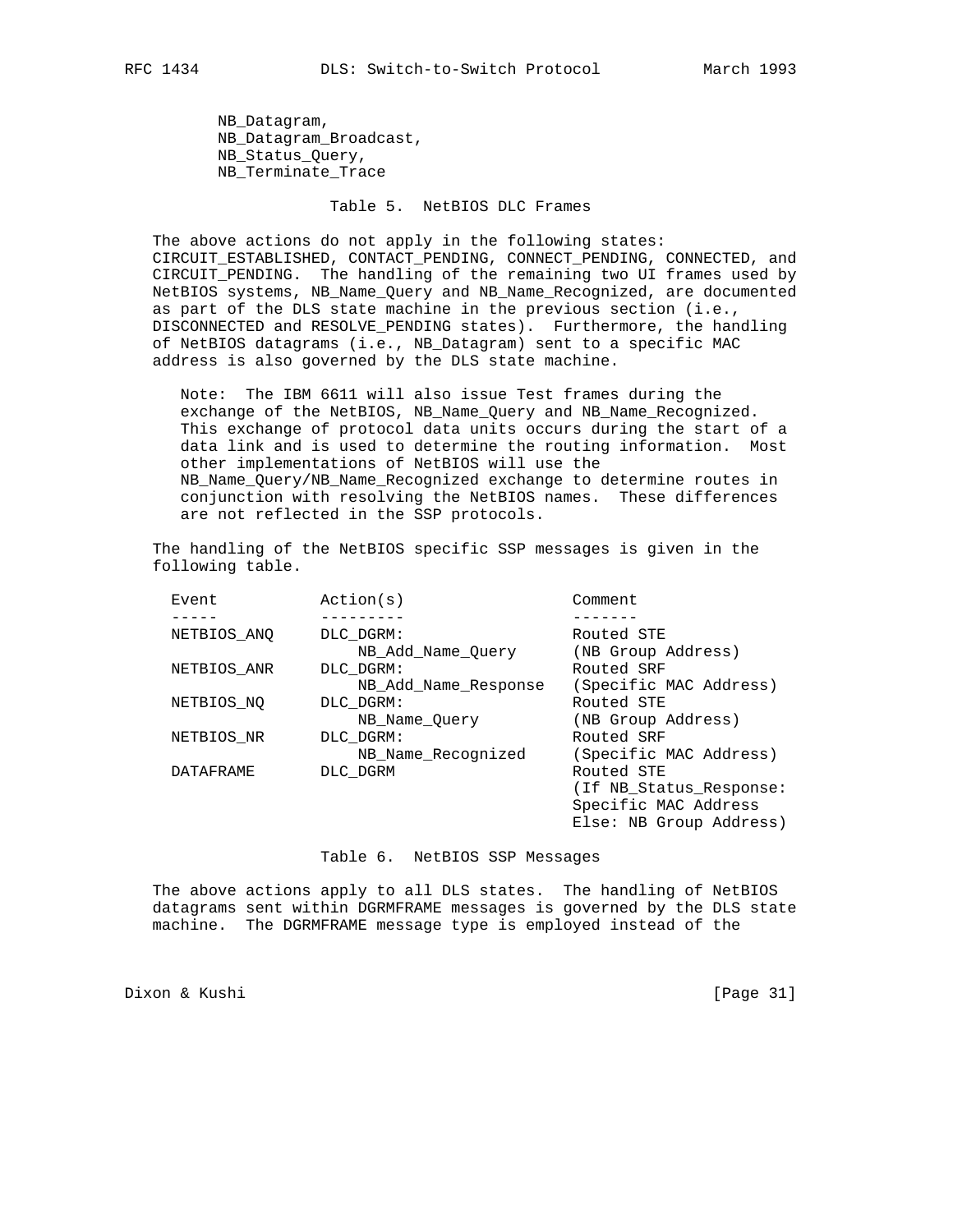DATAFRAME message type once the end-to-end circuit has been established. At that time, the message is addressed according to the pair of Circuit IDs in the message header instead of relying upon the MAC address information in the token ring header.

#### Acknowledgments

 Randall Campbell, David Miller, Gene Cox, Ravi Periasamy, and The Ghost of Christmas Past.

#### References

- 1) ISO 8802-2/IEEE Std 802.2 International Standard, Information Processing Systems, Local Area Networks, Part 2: Logical Link Control, December 31, 1989
- 2) The NETBIOS Frames Protocol, IBM Local Area Technical Reference, SC30-3383-03, Chapter 5, December 1990
- 3) ISO/IEC DIS 10038 DAM 2, MAC Bridging, Source Routing Supplement, December 1991

Security Considerations

Security issues are not discussed in this memo.

Dixon & Kushi [Page 32]